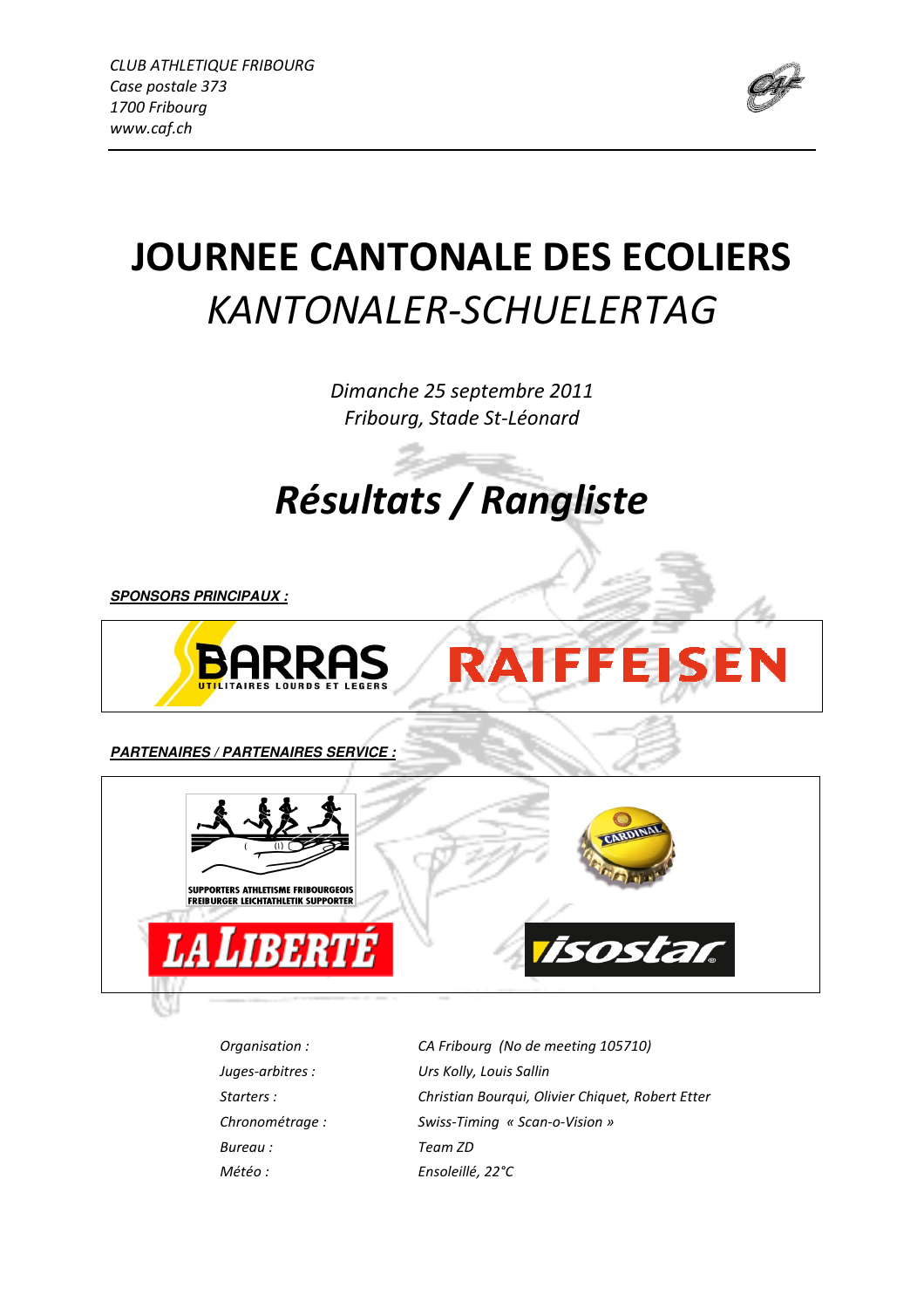

# U14 M, ...athlon

|      |                                                                                                                                                                                    |    |                     | 25.09.11 15:30 |                    |
|------|------------------------------------------------------------------------------------------------------------------------------------------------------------------------------------|----|---------------------|----------------|--------------------|
| Rang | <b>Nom</b>                                                                                                                                                                         | An | Société             | Pays           | <b>Points Beme</b> |
| 1.   | Limat Calvin<br>60 (ATHLON) (8.43, 596), LONGUEUR Z (ATHLON) (4.93, 561), HAUTEUR (ATHLON) (1.50, 549),<br>POIDS3.00 (ATHLON) (10.77, 595), 1000 (ATHLON) (3:16.46, 491)           | 98 | TSV Düdingen        | SUI            | 2792               |
| 2.   | <b>Buri Robin</b><br>60 (ATHLON) (8.98, 472), LONGUEUR Z (ATHLON) (4.55, 497), HAUTEUR (ATHLON) (1.35, 439),<br>POIDS3.00 (ATHLON) (8.91, 483), 1000 (ATHLON) (3:22.03, 443)       | 98 | <b>AC Murten</b>    | SUI            | 2334               |
| 3.   | Droux Romain<br>60 (ATHLON) (8.93, 482), LONGUEUR Z (ATHLON) (4.49, 487), HAUTEUR (ATHLON) (1.30, 402),<br>POIDS3.00 (ATHLON) (9.10, 494), 1000 (ATHLON) (3:29.60, 383)            | 98 | <b>SA Bulle</b>     | SUI            | 2248               |
| 4.   | Juillerat Antoine<br>60 (ATHLON) (9.15, 437), LONGUEUR Z (ATHLON) (4.39, 470), HAUTEUR (ATHLON) (1.35, 439),<br>POIDS3.00 (ATHLON) (7.23, 379), 1000 (ATHLON) (3:14.08, 512)       | 98 | CS Le Mouret        | SUI            | 2237               |
| 5.   | <b>Pugin Baptiste</b><br>60 (ATHLON) (8.69, 535), LONGUEUR Z (ATHLON) (4.75, 531), HAUTEUR (ATHLON) (1.25, 366),<br>POIDS3.00 (ATHLON) (6.14, 310), 1000 (ATHLON) (3:19.47, 465)   | 98 | <b>SA Bulle</b>     | SUI            | 2207               |
| 6.   | <b>Python Thibault</b><br>60 (ATHLON) (8.73, 526), LONGUEUR Z (ATHLON) (4.61, 507), HAUTEUR (ATHLON) (1.40, 475),<br>POIDS3.00 (ATHLON) (7.75, 411), 1000 (ATHLON) (3:45.10, 276)  | 98 | <b>CARC Romont</b>  | SUI            | 2195               |
| 7.   | <b>Ducrest Adrien</b><br>60 (ATHLON) (8.72, 528), LONGUEUR Z (ATHLON) (4.59, 504), HAUTEUR (ATHLON) (1.30, 402),<br>POIDS3.00 (ATHLON) (6.32, 321), 1000 (ATHLON) (3:37.72, 324)   | 99 | <b>CA Fribourg</b>  | SUI            | 2079               |
| 8.   | <b>Bolliger Nicolas</b><br>60 (ATHLON) (9.19, 429), LONGUEUR Z (ATHLON) (4.49, 487), HAUTEUR (ATHLON) (1.35, 439),<br>POIDS3.00 (ATHLON) (7.09, 370), 1000 (ATHLON) (3:39.40, 313) | 99 | TSV Düdingen        | SUI            | 2038               |
| 9.   | <b>Wieland Janis</b><br>60 (ATHLON) (9.21, 425), LONGUEUR Z (ATHLON) (4.47, 484), HAUTEUR (ATHLON) (1.30, 402),<br>POIDS3.00 (ATHLON) (7.86, 418), 1000 (ATHLON) (3:50.88, 241)    | 98 | kids+athletics      | SUI            | 1970               |
| 10.  | <b>Cochard Sylvain</b><br>60 (ATHLON) (9.12, 443), LONGUEUR Z (ATHLON) (4.30, 455), HAUTEUR (ATHLON) (1.20, 329),<br>POIDS3.00 (ATHLON) (6.56, 337), 1000 (ATHLON) (3:30.85, 374)  | 98 | CA Gibloux Farvagny | SUI            | 1938               |
| 11.  | Konrad Jonas<br>60 (ATHLON) (9.35, 398), LONGUEUR Z (ATHLON) (4.03, 410), HAUTEUR (ATHLON) (1.35, 439),<br>POIDS3.00 (ATHLON) (7.22, 378), 1000 (ATHLON) (3:39.59, 312)            | 98 | <b>SA Bulle</b>     | SUI            | 1937               |
| 12.  | <b>Curty Thibault</b><br>60 (ATHLON) (9.33, 402), LONGUEUR Z (ATHLON) (4.07, 417), HAUTEUR (ATHLON) (1.10, 256),<br>POIDS3.00 (ATHLON) (6.81, 353), 1000 (ATHLON) (3:17.05, 485)   | 99 | <b>CARC Romont</b>  | SUI            | 1913               |
| 13.  | <b>Volery Yan</b><br>60 (ATHLON) (9.89, 303), LONGUEUR Z (ATHLON) (4.00, 405), HAUTEUR (ATHLON) (1.20, 329),<br>POIDS3.00 (ATHLON) (5.15, 246), 1000 (ATHLON) (3:16.80, 488)       | 98 | <b>SA Bulle</b>     | SUI            | 1771               |
| 14.  | Konrad Niklas<br>60 (ATHLON) (9.54, 363), LONGUEUR Z (ATHLON) (3.89, 387), HAUTEUR (ATHLON) (1.25, 366),<br>POIDS3.00 (ATHLON) (5.28, 254), 1000 (ATHLON) (3:35.52, 340)           | 99 | <b>SA Bulle</b>     | SUI            | 1710               |
| 15.  | Siffert Kylian<br>60 (ATHLON) (9.31, 406), LONGUEUR Z (ATHLON) (3.89, 387), HAUTEUR (ATHLON) (1.15, 292),<br>POIDS3.00 (ATHLON) (5.86, 292), 1000 (ATHLON) (3:42.65, 291)          | 98 | CS Le Mouret        | SUI            | 1668               |
| 16.  | <b>Rohrer Nicolas</b><br>60 (ATHLON) (9.66, 342), LONGUEUR Z (ATHLON) (4.00, 405), HAUTEUR (ATHLON) (1.15, 292),<br>POIDS3.00 (ATHLON) (6.13, 309), 1000 (ATHLON) (3:56.31, 210)   | 98 | CS Le Mouret        | SUI            | 1558               |
| 17.  | Dill Antoine<br>60 (ATHLON) (10.08, 274), LONGUEUR Z (ATHLON) (3.87, 384), HAUTEUR (ATHLON) (1.20, 329),<br>POIDS3.00 (ATHLON) (7.67, 406), 1000 (ATHLON) (4:12.80, 131)           | 98 | <b>CA Fribourg</b>  | SUI            | 1524               |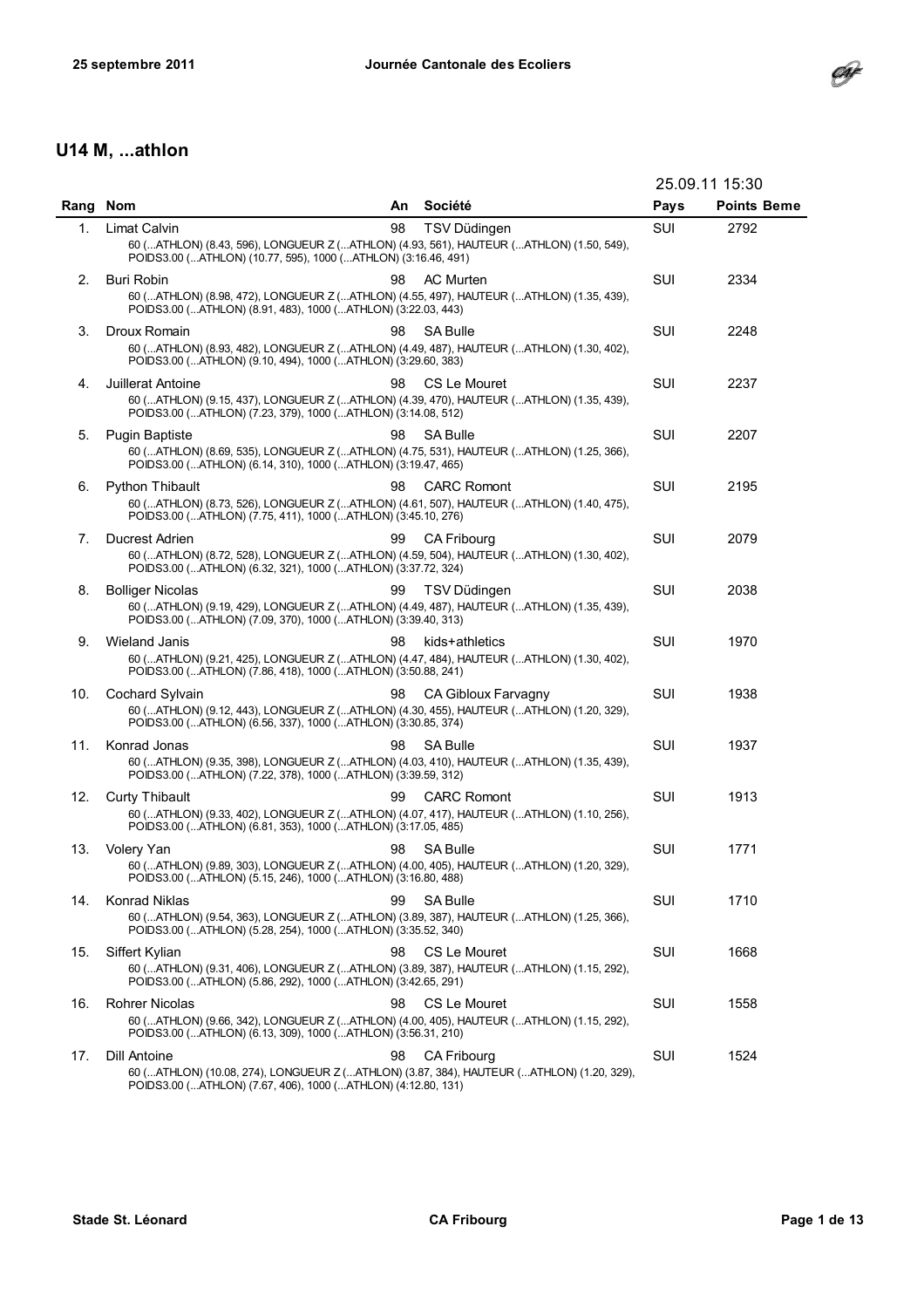

#### U14 M, ...athlon

| Rang | <b>Nom</b>                                                                                                                                                                       | An. | Société            | Pays       | <b>Points Beme</b> |
|------|----------------------------------------------------------------------------------------------------------------------------------------------------------------------------------|-----|--------------------|------------|--------------------|
| 18.  | Bossel Jonas<br>60 (ATHLON) (9.16, 435), LONGUEUR Z (ATHLON) (3.75, 364), HAUTEUR (ATHLON) (1.10, 256),<br>POIDS3.00 (ATHLON) (4.47, 200), 1000 (ATHLON) (3:55.04, 217)          | 99  | <b>SA Bulle</b>    | SUI        | 1472               |
| 19.  | Eltschinger Gianluca<br>60 (ATHLON) (10.05, 278), LONGUEUR Z (ATHLON) (3.56, 333), HAUTEUR (ATHLON) (1.10, 256),<br>POIDS3.00 (ATHLON) (5.68, 280), 1000 (ATHLON) (3:52.63, 230) | 99  | TSV Düdingen       | <b>SUI</b> | 1377               |
| 20.  | <b>Mauron Maxence</b><br>60 (ATHLON) (9.82, 315), LONGUEUR Z (ATHLON) (3.64, 346), HAUTEUR (ATHLON) (1.15, 292),<br>POIDS3.00 (ATHLON) (5.59, 274), 1000 (ATHLON) (4:10.68, 140) | 99  | <b>CA Fribourg</b> | <b>SUI</b> | 1367               |
| 21.  | Pugin Jérémy<br>60 (ATHLON) (9.88, 305), LONGUEUR Z (ATHLON) (3.19, 274), HAUTEUR (ATHLON) (1.10, 256),<br>POIDS3.00 (ATHLON) (5.81, 289), 1000 (ATHLON) (3:59.59, 193)          | 99  | <b>SA Bulle</b>    | <b>SUI</b> | 1317               |
| 22.  | Zürcher Rémi<br>60 (ATHLON) (10.23, 251), LONGUEUR Z (ATHLON) (3.37, 302), HAUTEUR (ATHLON) (1.10, 256),<br>POIDS3.00 (ATHLON) (4.23, 184), 1000 (ATHLON) (3:44.76, 278)         | 99  | <b>SA Bulle</b>    | <b>SUI</b> | 1271               |
| 23.  | Käser Lukas<br>60 (ATHLON) (9.50, 370), LONGUEUR Z (ATHLON) (3.41, 309), HAUTEUR (ATHLON) (-4, sans.R.),<br>POIDS3.00 (ATHLON) (6.48, 332), 1000 (ATHLON) (4:02.54, 178)         | 99  | TSV Düdingen       | SUI        | 1189               |
| 24.  | Künti Valentin<br>60 (ATHLON) (10.36, 233), LONGUEUR Z (ATHLON) (3.27, 286), HAUTEUR (ATHLON) (1.05, 219),<br>POIDS3.00 (ATHLON) (4.66, 213), 1000 (ATHLON) (4:03.88, 171)       | 99  | <b>CA Marly</b>    | SUI        | 1122               |
|      | <b>Balanche Arnaud</b><br>60 (ATHLON) (9.10, 447), LONGUEUR Z (ATHLON) (3.95, 397), HAUTEUR (ATHLON) (1.20, 329),<br>POIDS3.00 (ATHLON) (6.65, 342), 1000 (ATHLON) (-1, p.p.)    | 99  | <b>AC Murten</b>   | <b>SUI</b> | 1515               |

|      |                                                                                                                                                   |    |                     | 25.09.11 15:00 |                    |
|------|---------------------------------------------------------------------------------------------------------------------------------------------------|----|---------------------|----------------|--------------------|
| Rang | Nom                                                                                                                                               | An | Société             | Pays           | <b>Points Beme</b> |
| 1.   | Jungo Mathieu<br>60 (ATHLON) (8.95, 478), BALLE200 (ATHLON) (39.17, 448), LONGUEUR Z (ATHLON) (4.29, 453),<br>1000 (ATHLON) (3:25.08, 419)        | 00 | CA Gibloux Farvagny | <b>SUI</b>     | 1798               |
| 2.   | Dietrich Léon<br>60 (ATHLON) (9.20, 427), BALLE200 (ATHLON) (34.85, 395), LONGUEUR Z (ATHLON) (4.02, 409),<br>1000 (ATHLON) (3:26.01, 411)        | 01 | <b>CA Belfaux</b>   | <b>SUI</b>     | 1642               |
| 3.   | <b>Morin Pierre</b><br>60 (ATHLON) (9.61, 350), BALLE200 (ATHLON) (28.09, 311), LONGUEUR Z (ATHLON) (3.75, 364),<br>1000 (ATHLON) (3:31.59, 368)  | 00 | <b>SA Bulle</b>     | SUI            | 1393               |
| 4.   | <b>Ulrich Yann</b><br>60 (ATHLON) (9.37, 394), BALLE200 (ATHLON) (34.98, 397), LONGUEUR Z (ATHLON) (3.86, 382),<br>1000 (ATHLON) (3:54.90, 218)   | 01 | <b>CA Marlv</b>     | <b>SUI</b>     | 1391               |
| 5.   | Grand Sébastien<br>60 (ATHLON) (9.80, 318), BALLE200 (ATHLON) (32.54, 366), LONGUEUR Z (ATHLON) (3.72, 359),<br>1000 (ATHLON) (3:44.32, 281)      | 00 | <b>SA Bulle</b>     | SUI            | 1324               |
| 6.   | Ducrest Mattéo<br>60 (ATHLON) (9.90, 302), BALLE200 (ATHLON) (29.43, 328), LONGUEUR Z (ATHLON) (3.94, 395),<br>1000 (ATHLON) (3:42.34, 293)       | 01 | <b>CA Fribourg</b>  | SUI            | 1318               |
| 7.   | Russenberger Mathieu<br>60 (ATHLON) (9.72, 331), BALLE200 (ATHLON) (28.15, 311), LONGUEUR Z (ATHLON) (3.68, 353),<br>1000 (ATHLON) (3:39.07, 315) | 00 | CA Gibloux Farvagny | SUI            | 1310               |
| 8.   | <b>Widmer Martin</b><br>60 (ATHLON) (9.86, 308), BALLE200 (ATHLON) (25.77, 281), LONGUEUR Z (ATHLON) (3.63, 345),<br>1000 (ATHLON) (3:36.87, 330) | 00 | <b>SA Bulle</b>     | SUI            | 1264               |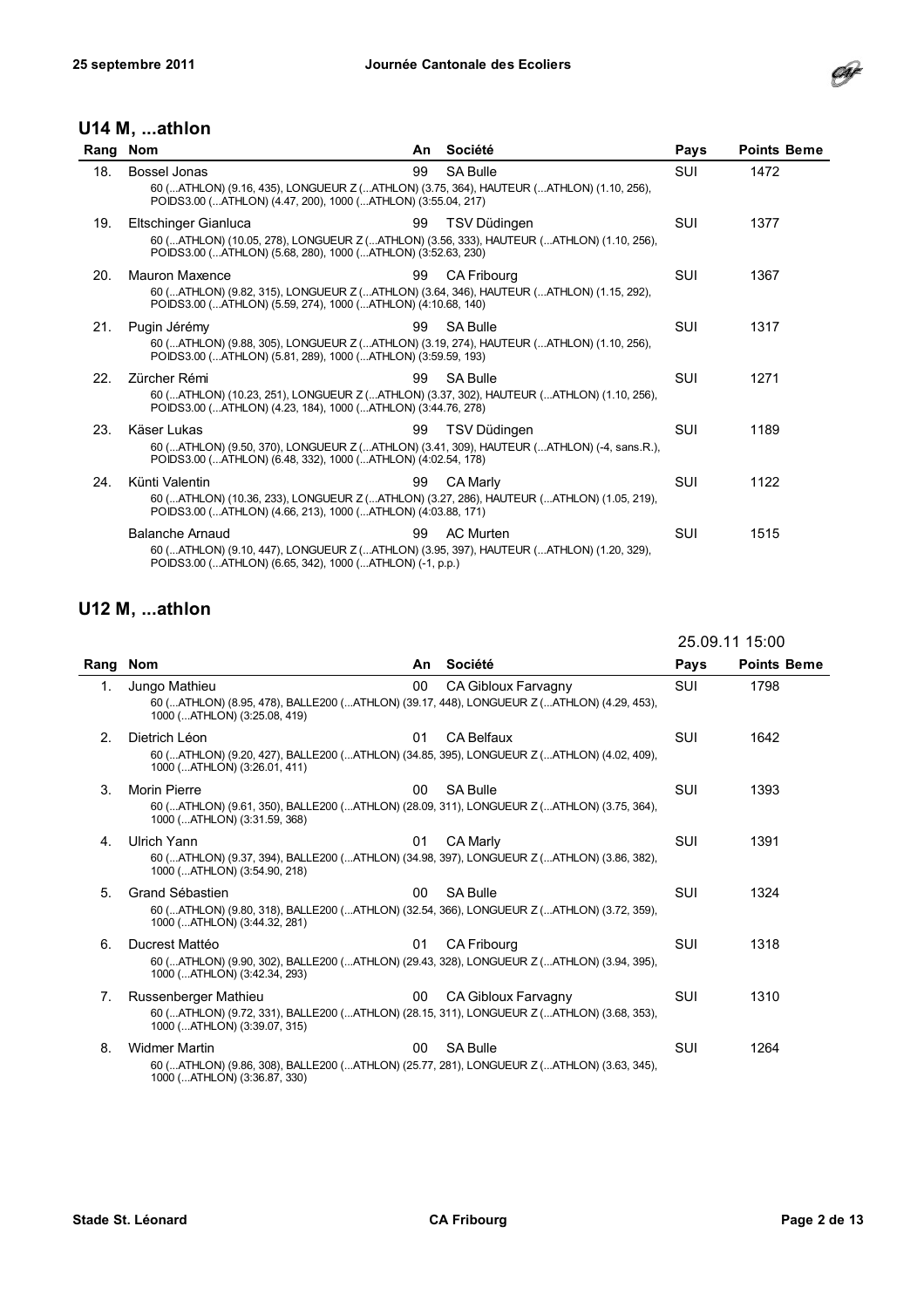

| Rang | <b>Nom</b>                                                                                                                                                                            | An. | Société             | Pays | <b>Points Beme</b> |
|------|---------------------------------------------------------------------------------------------------------------------------------------------------------------------------------------|-----|---------------------|------|--------------------|
| 9.   | Rudolf Julien<br>60 (ATHLON) (9.49, 372), BALLE200 (ATHLON) (19.65, 201), LONGUEUR Z (ATHLON) (3.60, 340),                                                                            | 01  | CA Gibloux Farvagny | SUI  | 1166               |
| 10.  | 1000 (ATHLON) (3:48.75, 253)<br><b>Bolliger Benjamin</b><br>60 (ATHLON) (9.92, 298), BALLE200 (ATHLON) (26.43, 289), LONGUEUR Z (ATHLON) (3.59, 338),<br>1000 (ATHLON) (3:51.95, 234) | 01  | TSV Düdingen        | SUI  | 1159               |
| 11.  | Egger Valentin<br>60 (ATHLON) (9.57, 357), BALLE200 (ATHLON) (23.50, 252), LONGUEUR Z (ATHLON) (3.36, 301),<br>1000 (ATHLON) (3:49.55, 248)                                           | 01  | CA Fribourg         | SUI  | 1158               |
| 12.  | von Arx Patrice<br>60 (ATHLON) (10.25, 248), BALLE200 (ATHLON) (24.25, 261), LONGUEUR Z (ATHLON) (3.56, 333),<br>1000 (ATHLON) (3:51.41, 237)                                         | 01  | <b>TV Wünnewil</b>  | SUI  | 1079               |
| 13.  | Ludwig Maël<br>60 (ATHLON) (10.31, 240), BALLE200 (ATHLON) (29.00, 322), LONGUEUR Z (ATHLON) (2.94, 234),<br>1000 (ATHLON) (3:59.41, 194)                                             | 00  | CA Fribourg         | FR.  | 990                |
| 14.  | <b>Morard Quentin</b><br>60 (ATHLON) (10.31, 240), BALLE200 (ATHLON) (24.48, 264), LONGUEUR Z (ATHLON) (3.09, 258),<br>1000 (ATHLON) (3:55.08, 217)                                   | 01  | <b>CS Marsens</b>   | SUI  | 979                |
| 15.  | Ruffieux Thomas<br>60 (ATHLON) (10.16, 262), BALLE200 (ATHLON) (23.63, 253), LONGUEUR Z (ATHLON) (3.18, 272),<br>1000 (ATHLON) (4:03.74, 172)                                         | 01  | <b>SA Bulle</b>     | SUI  | 959                |
| 16.  | <b>Krattinger Sven</b><br>60 (ATHLON) (10.04, 280), BALLE200 (ATHLON) (25.70, 280), LONGUEUR Z (ATHLON) (3.33, 296),<br>1000 (ATHLON) (4:20.45, 102)                                  | 00  | TSV Düdingen        | SUI  | 958                |
| 17.  | Kolly Romain<br>60 (ATHLON) (10.24, 250), BALLE200 (ATHLON) (23.35, 250), LONGUEUR Z (ATHLON) (3.25, 283),<br>1000 (ATHLON) (4:04.08, 170)                                            | 01  | CS Le Mouret        | SUI  | 953                |
| 18.  | Riedo Noah<br>60 (ATHLON) (10.17, 260), BALLE200 (ATHLON) (16.77, 162), LONGUEUR Z (ATHLON) (3.22, 278),<br>1000 (ATHLON) (4:06.09, 161)                                              | 00  | CA Gibloux Farvagny | FR.  | 861                |
| 19.  | <b>Temmar Ismail</b><br>60 (ATHLON) (10.73, 185), BALLE200 (ATHLON) (22.47, 238), LONGUEUR Z (ATHLON) (2.95, 236),<br>1000 (ATHLON) (3:58.49, 198)                                    | 01  | <b>CA Fribourg</b>  | SUI  | 857                |
| 20.  | Defferrard Yannick<br>60 (ATHLON) (10.15, 263), BALLE200 (ATHLON) (17.78, 176), LONGUEUR Z (ATHLON) (3.25, 283),<br>1000 (ATHLON) (4:17.64, 112)                                      | 01  | <b>CARC Romont</b>  | SUI  | 834                |
| 21.  | Kapeller Guillaume<br>60 (ATHLON) (10.70, 189), BALLE200 (ATHLON) (15.10, 140), LONGUEUR Z (ATHLON) (3.10, 259),<br>1000 (ATHLON) (4:06.41, 159)                                      | 01  | CA Gibloux Farvagny | SUI  | 747                |
| 22.  | Rappo Steve<br>60 (ATHLON) (10.81, 176), BALLE200 (ATHLON) (14.91, 137), LONGUEUR Z (ATHLON) (3.12, 262),<br>1000 (ATHLON) (4:20.91, 100)                                             | 01  | TSV Düdingen        | SUI  | 675                |
| 23.  | <b>Cattin Guillaume</b><br>60 (ATHLON) (11.17, 137), BALLE200 (ATHLON) (18.02, 179), LONGUEUR Z (ATHLON) (2.68, 193),<br>1000 (ATHLON) (4:11.86, 135)                                 | 01  | SA Bulle            | SUI  | 644                |
| 24.  | <b>Buntschu Arthur</b><br>60 (ATHLON) (11.57, 100), BALLE200 (ATHLON) (23.31, 249), LONGUEUR Z (ATHLON) (2.49, 164),<br>1000 (ATHLON) (5:16.74, 1)                                    | 01  | CS Marsens          | SUI  | 514                |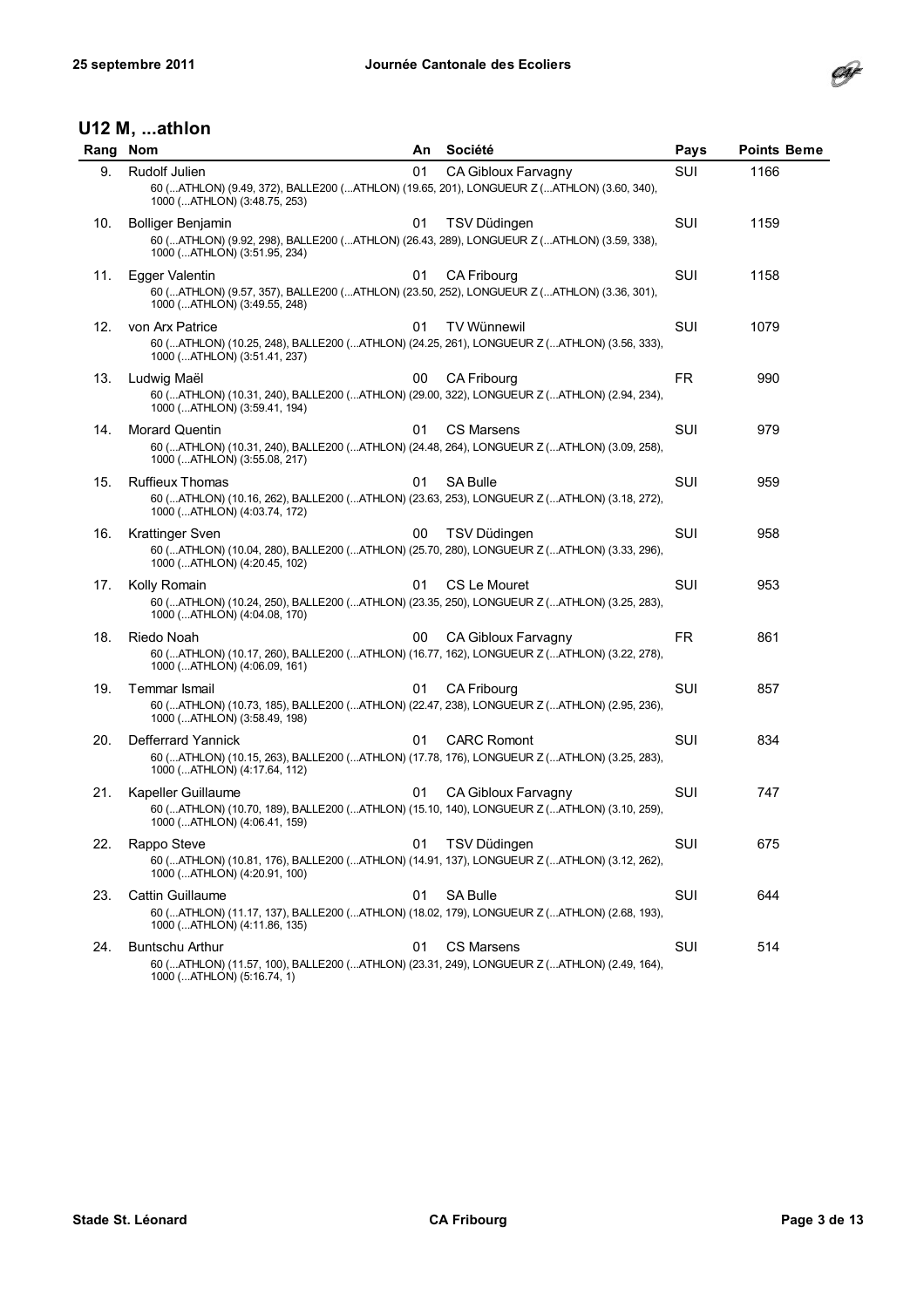

## U10 M, ...athlon

|      |                                                                                                                    |    |                            |      | 25.09.11 14:30     |
|------|--------------------------------------------------------------------------------------------------------------------|----|----------------------------|------|--------------------|
| Rang | <b>Nom</b>                                                                                                         | An | Société                    | Pays | <b>Points Beme</b> |
| 1.   | Folly Tizian<br>BALLE80 (ATHLON) (34.66, 393), 50 (ATHLON) (8.08, 432), LONGUEUR Z (ATHLON) (3.68, 353)            | 02 | TV Bösingen                | SUI  | 1178               |
| 2.   | Von Strauss Maximilian<br>BALLE80 (ATHLON) (32.05, 360), 50 (ATHLON) (8.30, 385), LONGUEUR Z (ATHLON) (4.02, 409)  | 02 | <b>TSV Rechthalten</b>     | SUI  | 1154               |
| 3.   | Seid Félix<br>BALLE80 (ATHLON) (25.95, 283), 50 (ATHLON) (8.28, 389), LONGUEUR Z (ATHLON) (3.75, 364)              | 02 | <b>FSG Estavayer-Lully</b> | SUI  | 1036               |
| 4.   | Dietrich Naum<br>BALLE80 (ATHLON) (28.14, 311), 50 (ATHLON) (8.51, 344), LONGUEUR Z (ATHLON) (3.48, 320)           | 02 | CA Belfaux                 | SUI  | 975                |
| 5.   | Valnet Jérémy<br>BALLE80 (ATHLON) (24.20, 261), 50 (ATHLON) (8.14, 419), LONGUEUR Z (ATHLON) (3.24, 282)           | 03 | <b>SA Bulle</b>            | SUI  | 962                |
| 6.   | Ducrest Yann<br>BALLE80 (ATHLON) (26.91, 296), 50 (ATHLON) (8.61, 325), LONGUEUR Z (ATHLON) (3.58, 336)            | 02 | <b>CA Fribourg</b>         | SUI  | 957                |
| 7.   | Pugin Grégory<br>BALLE80 (ATHLON) (30.18, 337), 50 (ATHLON) (8.61, 325), LONGUEUR Z (ATHLON) (3.28, 288)           | 02 | <b>SA Bulle</b>            | SUI  | 950                |
| 8.   | Russenberger Luca<br>BALLE80 (ATHLON) (23.87, 257), 50 (ATHLON) (8.66, 316), LONGUEUR Z (ATHLON) (3.32, 294)       | 02 | CA Gibloux Farvagny        | SUI  | 867                |
| 9.   | <b>Buclin Simon</b><br>BALLE80 (ATHLON) (22.50, 239), 50 (ATHLON) (8.67, 314), LONGUEUR Z (ATHLON) (3.38, 304)     | 02 | CS Marsens                 | SUI  | 857                |
| 10.  | Eichenberger Micha<br>BALLE80 (ATHLON) (24.20, 261), 50 (ATHLON) (8.75, 299), LONGUEUR Z (ATHLON) (3.26, 285)      | 02 | TV Bösingen                | SUI  | 845                |
| 11.  | Jabornigg Mathis<br>BALLE80 (ATHLON) (21.61, 227), 50 (ATHLON) (8.80, 291), LONGUEUR Z (ATHLON) (3.19, 274)        | 02 | CA Broyard                 | SUI  | 792                |
| 12.  | <b>Rouiller Vincent</b><br>BALLE80 (ATHLON) (20.27, 209), 50 (ATHLON) (8.75, 299), LONGUEUR Z (ATHLON) (3.07, 255) | 03 | CA Marly                   | SUI  | 763                |
| 13.  | Demierre Thoma<br>BALLE80 (ATHLON) (24.37, 263), 50 (ATHLON) (9.02, 254), LONGUEUR Z (ATHLON) (2.83, 217)          | 03 | CA Gibloux Farvagny        | SUI  | 734                |
| 14.  | Morard Hugo<br>BALLE80 (ATHLON) (24.32, 262), 50 (ATHLON) (9.35, 205), LONGUEUR Z (ATHLON) (3.01, 245)             | 04 | CS Marsens                 | SUI  | 712                |
| 15.  | Camélique Mathieu<br>BALLE80 (ATHLON) (20.44, 212), 50 (ATHLON) (9.14, 235), LONGUEUR Z (ATHLON) (3.05, 251)       | 02 | <b>CS Marsens</b>          | SUI  | 698                |
| 16.  | Bayoudh Saïd<br>BALLE80 (ATHLON) (16.13, 154), 50 (ATHLON) (8.96, 264), LONGUEUR Z (ATHLON) (3.03, 248)            | 03 | <b>CA Fribourg</b>         | SUI  | 666                |
| 17.  | Devaud Toma<br>BALLE80 (ATHLON) (27.75, 306), 50 (ATHLON) (9.76, 152), LONGUEUR Z (ATHLON) (2.70, 197)             |    | 02 CS Le Mouret            | SUI  | 655                |
| 18.  | Morin Hugo<br>BALLE80 (ATHLON) (19.02, 193), 50 (ATHLON) (9.21, 225), LONGUEUR Z (ATHLON) (2.94, 234)              | 03 | <b>SA Bulle</b>            | SUI  | 652                |
| 19.  | Nuoffer Loïc<br>BALLE80 (ATHLON) (22.14, 234), 50 (ATHLON) (9.82, 145), LONGUEUR Z (ATHLON) (3.17, 270)            | 02 | <b>CA Belfaux</b>          | SUI  | 649                |
| 20.  | Wyssmüller Baptiste<br>BALLE80 (ATHLON) (18.71, 189), 50 (ATHLON) (9.33, 207), LONGUEUR Z (ATHLON) (2.92, 231)     | 02 | <b>CS Marsens</b>          | SUI  | 627                |
| 21.  | <b>Fournel Fabian</b><br>BALLE80 (ATHLON) (21.31, 223), 50 (ATHLON) (9.51, 183), LONGUEUR Z (ATHLON) (2.86, 221)   | 02 | <b>SA Bulle</b>            | SUI  | 627                |
| 22.  | Jutzet Olivier<br>BALLE80 (ATHLON) (20.95, 218), 50 (ATHLON) (9.59, 172), LONGUEUR Z (ATHLON) (2.86, 221)          | 02 | <b>CA Marly</b>            | SUI  | 611                |
| 23.  | Raemy Luca<br>BALLE80 (ATHLON) (18.12, 181), 50 (ATHLON) (9.49, 185), LONGUEUR Z (ATHLON) (2.98, 240)              | 04 | TV Wünnewil                | SUI  | 606                |
| 24.  | Fontana Mattia<br>BALLE80 (ATHLON) (18.64, 188), 50 (ATHLON) (9.43, 193), LONGUEUR Z (ATHLON) (2.77, 207)          | 04 | CA Fribourg                | SUI  | 588                |
| 25.  | Duc Léo<br>BALLE80 (ATHLON) (17.39, 171), 50 (ATHLON) (9.35, 205), LONGUEUR Z (ATHLON) (2.77, 207)                 | 02 | <b>FSG Estavayer-Lully</b> | SUI  | 583                |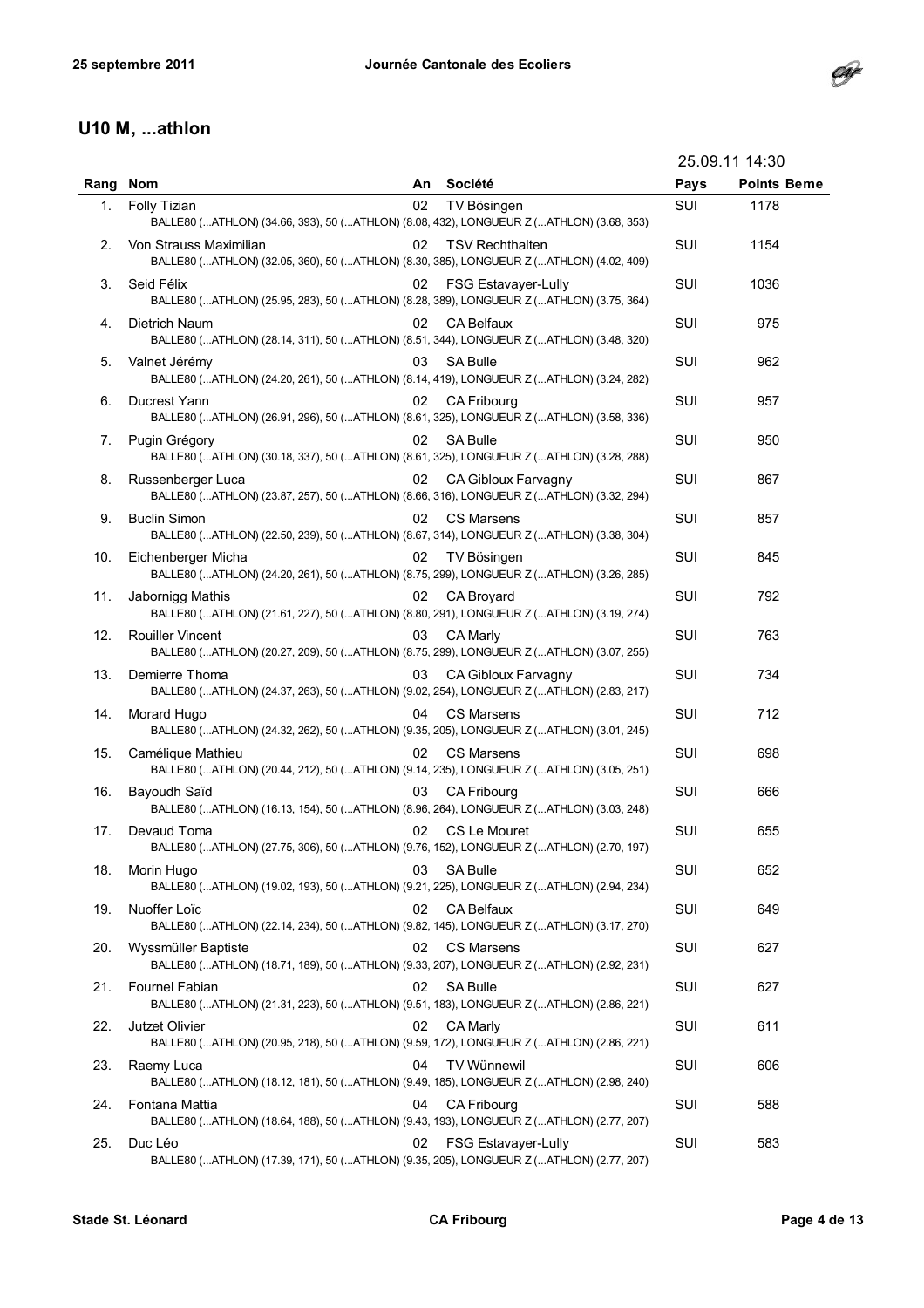

#### U10 M, ...athlon

| Rang | <b>Nom</b>                                                                                                        | An. | Société                    | Pays       | <b>Points Beme</b> |
|------|-------------------------------------------------------------------------------------------------------------------|-----|----------------------------|------------|--------------------|
| 26.  | Monney Julien<br>BALLE80 (ATHLON) (19.14, 194), 50 (ATHLON) (9.63, 167), LONGUEUR Z (ATHLON) (2.78, 209)          | 02  | <b>CA Belfaux</b>          | <b>SUI</b> | 570                |
| 27.  | Maillard Théo<br>BALLE80 (ATHLON) (14.33, 129), 50 (ATHLON) (9.27, 216), LONGUEUR Z (ATHLON) (2.72, 200)          | 04  | CA Gibloux Farvagny        | <b>SUI</b> | 545                |
| 28.  | <b>Tobler Noa</b><br>BALLE80 (ATHLON) (15.63, 147), 50 (ATHLON) (9.28, 215), LONGUEUR Z (ATHLON) (2.59, 180)      | 03  | <b>CA Gibloux Farvagny</b> | <b>SUI</b> | 542                |
| 29.  | Ingold Luca<br>BALLE80 (ATHLON) (20.81, 217), 50 (ATHLON) (10.13, 112), LONGUEUR Z (ATHLON) (2.68, 193)           | 04  | <b>CA Fribourg</b>         | <b>SUI</b> | 522                |
| 30.  | <b>Fontaine Samuel</b><br>BALLE80 (ATHLON) (16.96, 165), 50 (ATHLON) (9.55, 178), LONGUEUR Z (ATHLON) (2.49, 164) | 02  | <b>CS Marsens</b>          | <b>SUI</b> | 507                |
| 31.  | Herzog Vincent<br>BALLE80 (ATHLON) (11.78, 93), 50 (ATHLON) (9.95, 130), LONGUEUR Z (ATHLON) (2.93, 232)          | 04  | <b>CA Fribourg</b>         | <b>SUI</b> | 455                |
| 32.  | Della Santa Florian<br>BALLE80 (ATHLON) (12.00, 96), 50 (ATHLON) (10.00, 125), LONGUEUR Z (ATHLON) (2.57, 177)    | 02  | <b>CS Marsens</b>          | <b>SUI</b> | 398                |
| 33.  | Marro Armand<br>BALLE80 (ATHLON) (10.46, 73), 50 (ATHLON) (10.01, 124), LONGUEUR Z (ATHLON) (2.58, 178)           | 04  | CS Marsens                 | SUI        | 375                |
| 34.  | <b>Risse Lucas</b><br>BALLE80 (ATHLON) (12.73, 106), 50 (ATHLON) (9.92, 134), LONGUEUR Z (ATHLON) (2.19, 119)     | 04  | <b>SA Bulle</b>            | <b>SUI</b> | 359                |
| 35.  | <b>Buclin Antoine</b><br>BALLE80 (ATHLON) (10.85, 79), 50 (ATHLON) (10.48, 81), LONGUEUR Z (ATHLON) (2.46, 160)   | 04  | CS Marsens                 | <b>SUI</b> | 320                |
| 36.  | Hayoz Yoel<br>BALLE80 (ATHLON) (9.19, 54), 50 (ATHLON) (10.81, 57), LONGUEUR Z (ATHLON) (2.15, 113)               | 04  | <b>TV Wünnewil</b>         | <b>SUI</b> | 224                |
|      | Ludwig Tibor<br>BALLE80 (ATHLON) (23.79, 256), 50 (ATHLON) (-1, p.p.), LONGUEUR Z (ATHLON) (-1, p.p.)             | 03  | <b>CA Fribourg</b>         | SUI        | 256                |

|      |                                                                                                                                                                                 |    |                        |            | 25.09.11 15:45     |
|------|---------------------------------------------------------------------------------------------------------------------------------------------------------------------------------|----|------------------------|------------|--------------------|
| Rang | Nom                                                                                                                                                                             | An | Société                | Pays       | <b>Points Beme</b> |
| 1.   | <b>Hess Delphine</b><br>POIDS3.00 (ATHLON) (8.30, 480), 60 (ATHLON) (8.98, 560), LONGUEUR Z (ATHLON) (4.33, 592),<br>HAUTEUR (ATHLON) (1.30, 518), 1000 (ATHLON) (3:32.49, 495) | 99 | <b>AC Murten</b>       | <b>SUI</b> | 2645               |
| 2.   | Pauli Célia<br>POIDS3.00 (ATHLON) (6.14, 344), 60 (ATHLON) (8.73, 625), LONGUEUR Z (ATHLON) (4.73, 677),<br>HAUTEUR (ATHLON) (1.35, 565), 1000 (ATHLON) (3:46.95, 376)          | 98 | <b>SA Bulle</b>        | <b>SUI</b> | 2587               |
| 3.   | <b>Bapst Margaux</b><br>POIDS3.00 (ATHLON) (7.34, 421), 60 (ATHLON) (8.78, 611), LONGUEUR Z (ATHLON) (4.57, 643),<br>HAUTEUR (ATHLON) (1.25, 471), 1000 (ATHLON) (3:47.84, 370) | 99 | CS Le Mouret           | <b>SUI</b> | 2516               |
| 4.   | Schwartz Carlina<br>POIDS3.00 (ATHLON) (6.15, 345), 60 (ATHLON) (8.86, 590), LONGUEUR Z (ATHLON) (4.14, 552),<br>HAUTEUR (ATHLON) (1.25, 471), 1000 (ATHLON) (3:43.66, 402)     | 98 | <b>CA Fribourg</b>     | <b>SUI</b> | 2360               |
| 5.   | Ziller Daniela<br>POIDS3.00 (ATHLON) (5.79, 322), 60 (ATHLON) (9.25, 495), LONGUEUR Z (ATHLON) (4.26, 577),<br>HAUTEUR (ATHLON) (1.25, 471), 1000 (ATHLON) (3:37.85, 449)       | 98 | <b>TSV Rechthalten</b> | <b>SUI</b> | 2314               |
| 6.   | Zürcher Manon<br>POIDS3.00 (ATHLON) (5.71, 317), 60 (ATHLON) (9.08, 535), LONGUEUR Z (ATHLON) (4.15, 554),<br>HAUTEUR (ATHLON) (1.20, 424), 1000 (ATHLON) (3:36.69, 458)        | 98 | <b>SA Bulle</b>        | <b>SUI</b> | 2288               |
| 7.   | Barras Léa<br>POIDS3.00 (ATHLON) (5.98, 334), 60 (ATHLON) (9.02, 550), LONGUEUR Z (ATHLON) (4.20, 565),<br>HAUTEUR (ATHLON) (1.25, 471), 1000 (ATHLON) (3:48.33, 366)           | 98 | CA Gibloux Farvagny    | <b>SUI</b> | 2286               |
| 8.   | Rusca Alizée<br>POIDS3.00 (ATHLON) (5.61, 310), 60 (ATHLON) (8.81, 603), LONGUEUR Z (ATHLON) (4.14, 552),<br>HAUTEUR (ATHLON) (1.20, 424), 1000 (ATHLON) (3:46.08, 383)         | 99 | <b>SA Bulle</b>        | <b>SUI</b> | 2272               |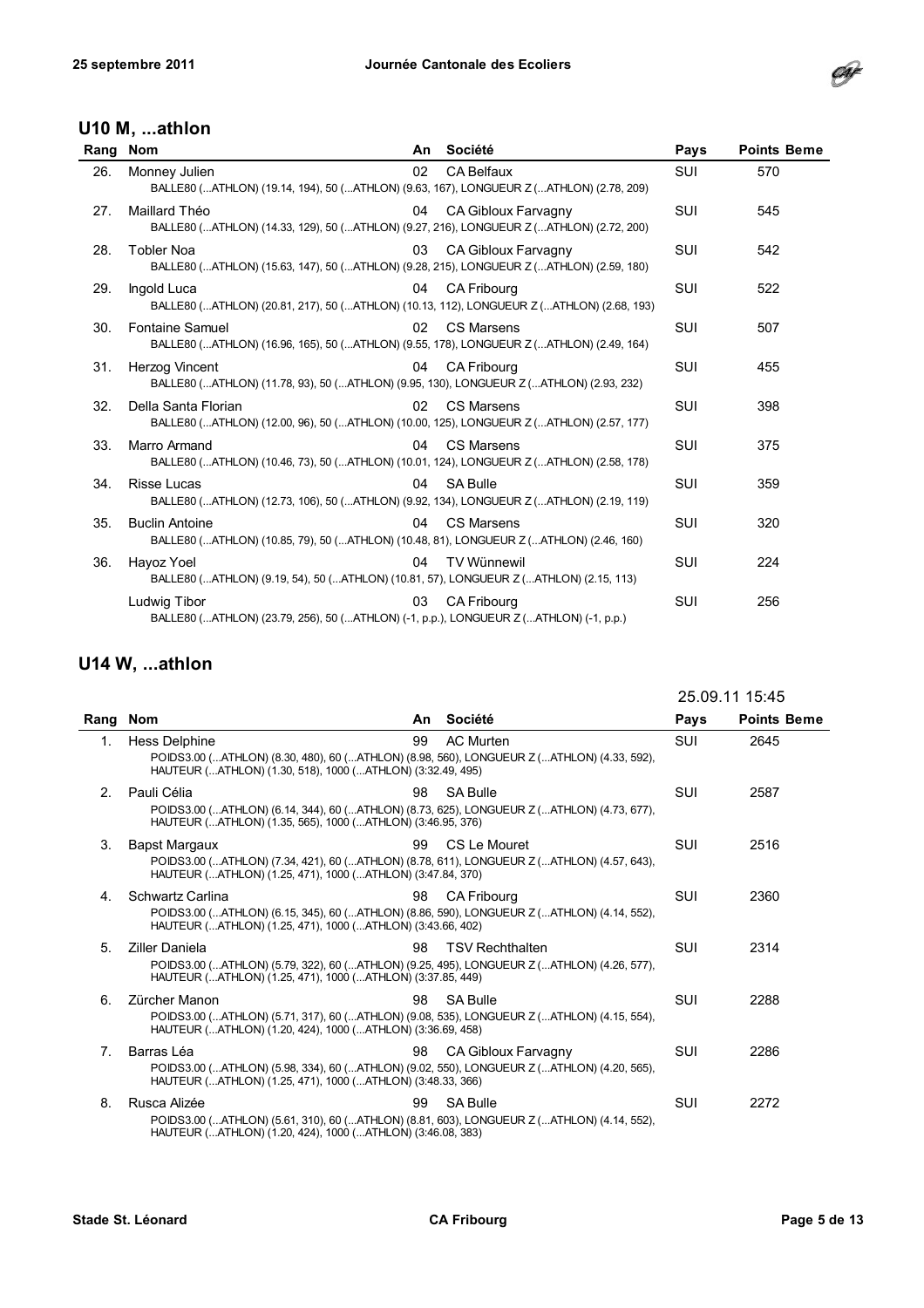

| Rang | <b>Nom</b>                                                                                                                                                                         | An | Société                      | Pays | <b>Points Beme</b> |
|------|------------------------------------------------------------------------------------------------------------------------------------------------------------------------------------|----|------------------------------|------|--------------------|
| 9.   | Scheder Noémie                                                                                                                                                                     | 98 | <b>CA Fribourg</b>           | SUI  | 2261               |
|      | POIDS3.00 (ATHLON) (6.99, 398), 60 (ATHLON) (9.30, 484), LONGUEUR Z (ATHLON) (4.07, 537),<br>HAUTEUR (ATHLON) (1.25, 471), 1000 (ATHLON) (3:47.67, 371)                            |    |                              |      |                    |
| 10.  | Steinemann Michal-Lisa<br>POIDS3.00 (ATHLON) (6.55, 371), 60 (ATHLON) (9.39, 463), LONGUEUR Z (ATHLON) (4.02, 527),<br>HAUTEUR (ATHLON) (1.25, 471), 1000 (ATHLON) (4:01.23, 277)  | 98 | CA Marly                     | SUI  | 2109               |
| 11.  | Bächler Evelyne<br>POIDS3.00 (ATHLON) (6.65, 377), 60 (ATHLON) (9.23, 500), LONGUEUR Z (ATHLON) (4.08, 539),<br>HAUTEUR (ATHLON) (1.10, 329), 1000 (ATHLON) (3:49.85, 355)         | 98 | <b>TSV Rechthalten</b>       | SUI  | 2100               |
| 12.  | Grand Julie<br>POIDS3.00 (ATHLON) (6.36, 358), 60 (ATHLON) (9.74, 389), LONGUEUR Z (ATHLON) (3.62, 444),<br>HAUTEUR (ATHLON) (1.30, 518), 1000 (ATHLON) (3:46.76, 378)             | 99 | <b>SA Bulle</b>              | SUI  | 2087               |
| 13.  | Nobs Laetitia<br>POIDS3.00 (ATHLON) (6.52, 369), 60 (ATHLON) (9.42, 457), LONGUEUR Z (ATHLON) (4.06, 535),<br>HAUTEUR (ATHLON) (1.15, 377), 1000 (ATHLON) (3:51.83, 340)           | 98 | <b>CA Belfaux</b>            | SUI  | 2078               |
| 14.  | <b>Barras Julie</b><br>POIDS3.00 (ATHLON) (6.09, 341), 60 (ATHLON) (9.26, 493), LONGUEUR Z (ATHLON) (3.96, 514),<br>HAUTEUR (ATHLON) (1.20, 424), 1000 (ATHLON) (3:58.13, 297)     | 98 | CA Gibloux Farvagny          | SUI  | 2069               |
| 15.  | Gutknecht Sina<br>POIDS3.00 (ATHLON) (5.35, 293), 60 (ATHLON) (9.19, 509), LONGUEUR Z (ATHLON) (3.67, 454),<br>HAUTEUR (ATHLON) (1.20, 424), 1000 (ATHLON) (3:47.66, 371)          | 99 | <b>AC Murten</b>             | SUI  | 2051               |
| 16.  | <b>Bapst Tamara</b><br>POIDS3.00 (ATHLON) (6.10, 342), 60 (ATHLON) (9.02, 550), LONGUEUR Z (ATHLON) (3.84, 489),<br>HAUTEUR (ATHLON) (1.25, 471), 1000 (ATHLON) (4:14.69, 199)     | 99 | <b>TSV Rechthalten</b>       | SUI  | 2051               |
| 17.  | Furter Anna<br>POIDS3.00 (ATHLON) (6.52, 369), 60 (ATHLON) (9.47, 446), LONGUEUR Z (ATHLON) (3.81, 483),<br>HAUTEUR (ATHLON) (1.25, 471), 1000 (ATHLON) (4:01.19, 277)             | 98 | CA Marly                     | SUI  | 2046               |
| 18.  | <b>Wiedmer Eliane</b><br>POIDS3.00 (ATHLON) (6.72, 381), 60 (ATHLON) (9.36, 470), LONGUEUR Z (ATHLON) (3.91, 504),<br>HAUTEUR (ATHLON) (1.15, 377), 1000 (ATHLON) (3:59.93, 285)   | 98 | <b>STBern Leichtathletik</b> | SUI  | 2017               |
| 19.  | <b>Clément Mathilde</b><br>POIDS3.00 (ATHLON) (4.21, 218), 60 (ATHLON) (9.55, 429), LONGUEUR Z (ATHLON) (3.63, 446),<br>HAUTEUR (ATHLON) (1.20, 424), 1000 (ATHLON) (3:39.49, 435) | 99 | <b>SA Bulle</b>              | SUI  | 1952               |
| 20.  | Chofflon Salomé<br>POIDS3.00 (ATHLON) (4.57, 242), 60 (ATHLON) (9.64, 410), LONGUEUR Z (ATHLON) (3.94, 510),<br>HAUTEUR (ATHLON) (1.10, 329), 1000 (ATHLON) (3:43.66, 402)         | 99 | CA Gibloux Farvagny          | SUI  | 1893               |
| 21.  | Dorthe Clémence<br>POIDS3.00 (ATHLON) (5.35, 293), 60 (ATHLON) (9.47, 446), LONGUEUR Z (ATHLON) (4.09, 541),<br>HAUTEUR (ATHLON) (1.15, 377), 1000 (ATHLON) (4:12.82, 209)         | 98 | <b>CA Belfaux</b>            | SUI  | 1866               |
| 22.  | Lambert Clémence<br>POIDS3.00 (ATHLON) (4.65, 247), 60 (ATHLON) (10.08, 325), LONGUEUR Z (ATHLON) (3.40, 399),<br>HAUTEUR (ATHLON) (1.25, 471), 1000 (ATHLON) (3:43.73, 401)       | 99 | CA Belfaux                   | SUI  | 1843               |
| 23.  | Dill Camille<br>POIDS3.00 (ATHLON) (6.29, 354), 60 (ATHLON) (9.84, 370), LONGUEUR Z (ATHLON) (3.55, 429),<br>HAUTEUR (ATHLON) (1.15, 377), 1000 (ATHLON) (4:04.02, 260)            | 98 | <b>CA Fribourg</b>           | SUI  | 1790               |
| 24.  | <b>Bovigny Elodie</b><br>POIDS3.00 (ATHLON) (5.36, 294), 60 (ATHLON) (9.67, 404), LONGUEUR Z (ATHLON) (3.52, 423),<br>HAUTEUR (ATHLON) (1.10, 329), 1000 (ATHLON) (4:12.80, 209)   | 99 | <b>SA Bulle</b>              | SUI  | 1659               |
| 25.  | Schärli Lara<br>POIDS3.00 (ATHLON) (5.64, 312), 60 (ATHLON) (9.36, 470), LONGUEUR Z (ATHLON) (3.63, 446),<br>HAUTEUR (ATHLON) (1.05, 282), 1000 (ATHLON) (4:43.45, 79)             | 99 | TV Bösingen                  | SUI  | 1589               |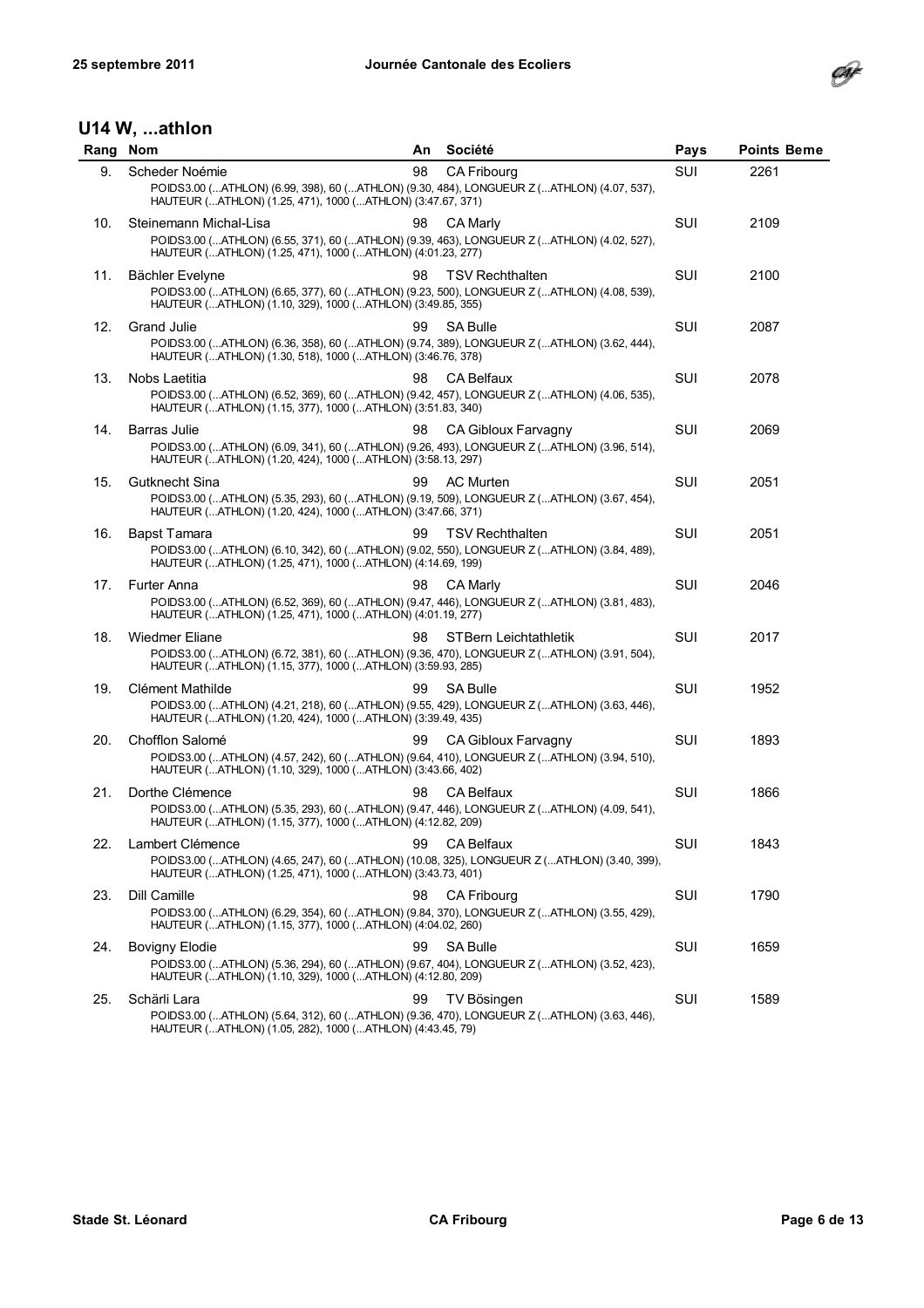

#### U14 W, ...athlon

| Rang | <b>Nom</b>                                                                           | An | Société                                                                                                                 | Pays       | <b>Points Beme</b> |
|------|--------------------------------------------------------------------------------------|----|-------------------------------------------------------------------------------------------------------------------------|------------|--------------------|
| 26.  | <b>Krebs Coralie</b><br>HAUTEUR (ATHLON) (1.05, 282), 1000 (ATHLON) (3:59.70, 287)   | 98 | <b>AC Murten</b><br>POIDS3.00 (ATHLON) (4.03, 206), 60 (ATHLON) (9.86, 366), LONGUEUR Z (ATHLON) (3.43, 405),           | <b>SUI</b> | 1546               |
| 27.  | <b>Brülhart Emeline</b><br>HAUTEUR (ATHLON) (1.10, 329), 1000 (ATHLON) (4:39.64, 91) | 99 | CA Gibloux Farvagny<br>POIDS3.00 (ATHLON) (5.54, 306), 60 (ATHLON) (9.82, 373), LONGUEUR Z (ATHLON) (3.60, 440),        | <b>SUI</b> | 1539               |
| 28.  | Kapeller Charline<br>HAUTEUR (ATHLON) (1.10, 329), 1000 (ATHLON) (4:09.19, 229)      | 99 | CA Gibloux Farvagny<br>POIDS3.00 (ATHLON) (5.08, 276), 60 (ATHLON) (10.35, 278), LONGUEUR Z (ATHLON) (3.32, 382),       | <b>SUI</b> | 1494               |
| 29.  | Ruffieux Chloé<br>HAUTEUR (ATHLON) (1.10, 329), 1000 (ATHLON) (4:26.95, 140)         | 99 | <b>SA Bulle</b><br>POIDS3.00 (ATHLON) (5.09, 276), 60 (ATHLON) (10.13, 316), LONGUEUR Z (ATHLON) (3.40, 399),           | SUI        | 1460               |
| 30.  | Marty Adriana<br>HAUTEUR (ATHLON) (1.05, 282), 1000 (ATHLON) (4:27.74, 137)          | 98 | TSV Düdingen<br>POIDS3.00 (ATHLON) (5.27, 288), 60 (ATHLON) (9.84, 370), LONGUEUR Z (ATHLON) (3.30, 378),               | SUI        | 1455               |
| 31.  | <b>Tercier Chloé</b><br>HAUTEUR (ATHLON) (1.00, 235), 1000 (ATHLON) (4:17.83, 183)   | 98 | <b>SA Bulle</b><br>POIDS3.00 (ATHLON) (5.80, 323), 60 (ATHLON) (10.19, 305), LONGUEUR Z (ATHLON) (3.35, 388),           | SUI        | 1434               |
| 32.  | Glanzmann Mélissa<br>HAUTEUR (ATHLON) (1.10, 329), 1000 (ATHLON) (4:53.30, 51)       | 99 | <b>FSG Estavayer-Lully</b><br>POIDS3.00 (ATHLON) (4.51, 238), 60 (ATHLON) (9.61, 416), LONGUEUR Z (ATHLON) (2.86, 290), | <b>SUI</b> | 1324               |
| 33.  | Fontana Jana<br>HAUTEUR (ATHLON) (1.15, 377), 1000 (ATHLON) (4:41.75, 84)            | 98 | TV Bösingen<br>POIDS3.00 (ATHLON) (4.43, 232), 60 (ATHLON) (10.52, 251), LONGUEUR Z (ATHLON) (3.29, 376),               | SUI        | 1320               |
| 34.  | Corpataux Nadia<br>HAUTEUR (ATHLON) (1.05, 282), 1000 (ATHLON) (4:33.70, 112)        | 98 | <b>CA Fribourg</b><br>POIDS3.00 (ATHLON) (5.64, 312), 60 (ATHLON) (10.86, 202), LONGUEUR Z (ATHLON) (3.14, 346),        | SUI        | 1254               |
| 35.  | Roch Céline<br>HAUTEUR (ATHLON) (0.90, 141), 1000 (ATHLON) (4:55.45, 46)             | 99 | <b>CA Belfaux</b><br>POIDS3.00 (ATHLON) (5.00, 270), 60 (ATHLON) (11.13, 167), LONGUEUR Z (ATHLON) (2.29, 179),         | SUI        | 803                |
|      | Piller Cécile<br>HAUTEUR (ATHLON) (1.10, 329), 1000 (ATHLON) (-1, p.p.)              | 98 | <b>CA Belfaux</b><br>POIDS3.00 (ATHLON) (6.09, 341), 60 (ATHLON) (9.54, 431), LONGUEUR Z (ATHLON) (3.94, 510),          | <b>SUI</b> | 1611               |

|                |                                                                                                                                                      |     |                              | 25.09.11 15:15 |                    |
|----------------|------------------------------------------------------------------------------------------------------------------------------------------------------|-----|------------------------------|----------------|--------------------|
| Rang           | <b>Nom</b>                                                                                                                                           | An. | Société                      | Pays           | <b>Points Beme</b> |
| 1.             | Krone Anika<br>BALLE200 (ATHLON) (20.12, 283), 60 (ATHLON) (8.69, 635), LONGUEUR Z (ATHLON) (4.05, 533),<br>1000 (ATHLON) (3:33.71, 484)             | 00  | <b>CA Fribourg</b>           | SUI            | 1935               |
| 2 <sub>1</sub> | Riedo Jana<br>BALLE200 (ATHLON) (30.39, 452), 60 (ATHLON) (9.26, 493), LONGUEUR Z (ATHLON) (3.69, 458),<br>1000 (ATHLON) (3:39.59, 434)              | 00  | TSV Düdingen                 | SUI            | 1837               |
| 3.             | <b>Wiedmer Florence</b><br>BALLE200 (ATHLON) (32.37, 484), 60 (ATHLON) (9.69, 399), LONGUEUR Z (ATHLON) (3.88, 498),<br>1000 (ATHLON) (3:42.95, 407) | 00  | <b>STBern Leichtathletik</b> | SUI            | 1788               |
| 4.             | Schaller Anina<br>BALLE200 (ATHLON) (26.75, 393), 60 (ATHLON) (9.82, 373), LONGUEUR Z (ATHLON) (3.86, 493),<br>1000 (ATHLON) (3:38.32, 445)          | 00  | <b>TV Wünnewil</b>           | SUI            | 1704               |
| 5.             | <b>Bertschy Elina</b><br>BALLE200 (ATHLON) (25.47, 372), 60 (ATHLON) (9.25, 495), LONGUEUR Z (ATHLON) (3.63, 446),<br>1000 (ATHLON) (3:51.92, 340)   | 01  | CS Le Mouret                 | SUI            | 1653               |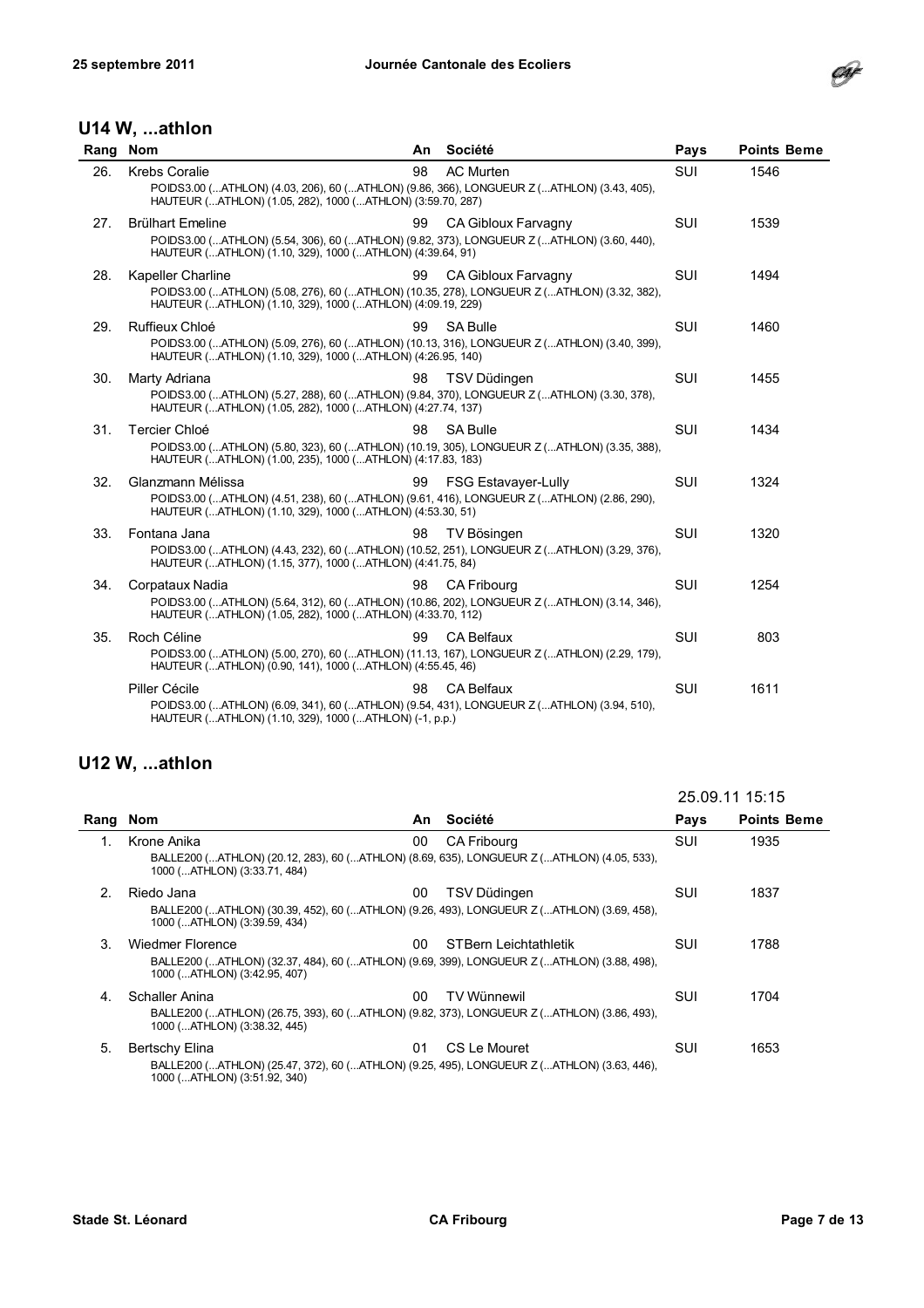

| Rang | <b>Nom</b>                                                                                                                                                | An. | Société                    | Pays | <b>Points Beme</b> |
|------|-----------------------------------------------------------------------------------------------------------------------------------------------------------|-----|----------------------------|------|--------------------|
| 6.   | Wiener Jasmina<br>BALLE200 (ATHLON) (21.55, 307), 60 (ATHLON) (9.53, 433), LONGUEUR Z (ATHLON) (3.86, 493),<br>1000 (ATHLON) (3:51.12, 346)               | 00  | <b>SA Bulle</b>            | SUI  | 1579               |
| 7.   | Dick Rilana<br>BALLE200 (ATHLON) (21.91, 314), 60 (ATHLON) (9.40, 461), LONGUEUR Z (ATHLON) (3.58, 435),<br>1000 (ATHLON) (3:55.56, 314)                  | 00  | kids+athletics             | SUI  | 1524               |
| 8.   | de Kock Maud<br>BALLE200 (ATHLON) (18.95, 264), 60 (ATHLON) (9.95, 349), LONGUEUR Z (ATHLON) (3.86, 493),<br>1000 (ATHLON) (3:43.74, 401)                 | 01  | <b>AC Murten</b>           | SUI  | 1507               |
| 9.   | Hess Camille<br>BALLE200 (ATHLON) (23.22, 335), 60 (ATHLON) (10.02, 336), LONGUEUR Z (ATHLON) (3.46, 411),<br>1000 (ATHLON) (3:48.10, 368)                | 00  | AC Murten                  | SUI  | 1450               |
| 10.  | Grognuz Diane<br>BALLE200 (ATHLON) (19.78, 278), 60 (ATHLON) (9.39, 463), LONGUEUR Z (ATHLON) (3.58, 435),<br>1000 (ATHLON) (4:03.74, 261)                | 01  | <b>CA Fribourg</b>         | SUI  | 1437               |
| 11.  | Köhli Lia<br>BALLE200 (ATHLON) (25.33, 370), 60 (ATHLON) (9.91, 356), LONGUEUR Z (ATHLON) (3.64, 448),<br>1000 (ATHLON) (4:03.73, 261)                    | 00  | <b>TSV Kerzers</b>         | SUI  | 1435               |
| 12.  | Niederer Audrey<br>BALLE200 (ATHLON) (20.35, 287), 60 (ATHLON) (9.39, 463), LONGUEUR Z (ATHLON) (3.63, 446),<br>1000 (ATHLON) (4:08.24, 234)              | 00  | <b>SA Bulle</b>            | SUI  | 1430               |
| 13.  | Boschung Regina<br>BALLE200 (ATHLON) (25.77, 377), 60 (ATHLON) (10.11, 319), LONGUEUR Z (ATHLON) (3.59, 437),<br>1000 (ATHLON) (4:03.11, 265)             | 00  | TV Wünnewil                | SUI  | 1398               |
| 14.  | Ayrey Stephanie<br>BALLE200 (ATHLON) (19.66, 276), 60 (ATHLON) (9.53, 433), LONGUEUR Z (ATHLON) (3.48, 415),<br>1000 (ATHLON) (4:04.41, 257)              | 01  | TSV Düdingen               | SUI  | 1381               |
| 15.  | <b>Maridor Elodie</b><br>BALLE200 (ATHLON) (21.40, 305), 60 (ATHLON) (9.94, 350), LONGUEUR Z (ATHLON) (3.46, 411),<br>1000 (ATHLON) (3:57.17, 303)        | 00  | CS Le Mouret               | SUI  | 1369               |
| 16.  | <b>Perrottet Lucie</b><br>BALLE200 (ATHLON) (28.27, 418), 60 (ATHLON) (10.54, 248), LONGUEUR Z (ATHLON) (3.34, 386),<br>1000 (ATHLON) (3:55.94, 312)      | 00  | <b>CS Marsens</b>          | SUI  | 1364               |
| 17.  | Pereira Dos Santos Kleidiana<br>BALLE200 (ATHLON) (24.27, 353), 60 (ATHLON) (9.96, 347), LONGUEUR Z (ATHLON) (3.32, 382),<br>1000 (ATHLON) (4:04.57, 256) | 00  | <b>FSG Estavayer-Lully</b> | SUI  | 1338               |
| 18.  | Catillaz Silia<br>BALLE200 (ATHLON) (18.15, 250), 60 (ATHLON) (9.52, 435), LONGUEUR Z (ATHLON) (3.31, 380),<br>1000 (ATHLON) (4:11.86, 214)               | 01  | TSV Düdingen               | SUI  | 1279               |
| 19.  | Kaeser Livia<br>BALLE200 (ATHLON) (21.98, 315), 60 (ATHLON) (10.12, 318), LONGUEUR Z (ATHLON) (3.40, 399),<br>1000 (ATHLON) (4:07.41, 239)                | 00  | TV Wünnewil                | SUI  | 1271               |
| 20.  | Mennel Sarah<br>BALLE200 (ATHLON) (21.70, 310), 60 (ATHLON) (10.21, 302), LONGUEUR Z (ATHLON) (3.29, 376),<br>1000 (ATHLON) (4:01.24, 277)                | 00  | CA Fribourg                | SUI  | 1265               |
| 21.  | Lindqvist Stina<br>BALLE200 (ATHLON) (20.62, 292), 60 (ATHLON) (10.16, 310), LONGUEUR Z (ATHLON) (3.27, 372),<br>1000 (ATHLON) (3:59.18, 290)             | 01  | AC Murten                  | SUI  | 1264               |
| 22.  | Dorthe Romane<br>BALLE200 (ATHLON) (19.13, 267), 60 (ATHLON) (10.05, 330), LONGUEUR Z (ATHLON) (3.28, 374),<br>1000 (ATHLON) (4:02.16, 271)               | 00  | CA Belfaux                 | SUI  | 1242               |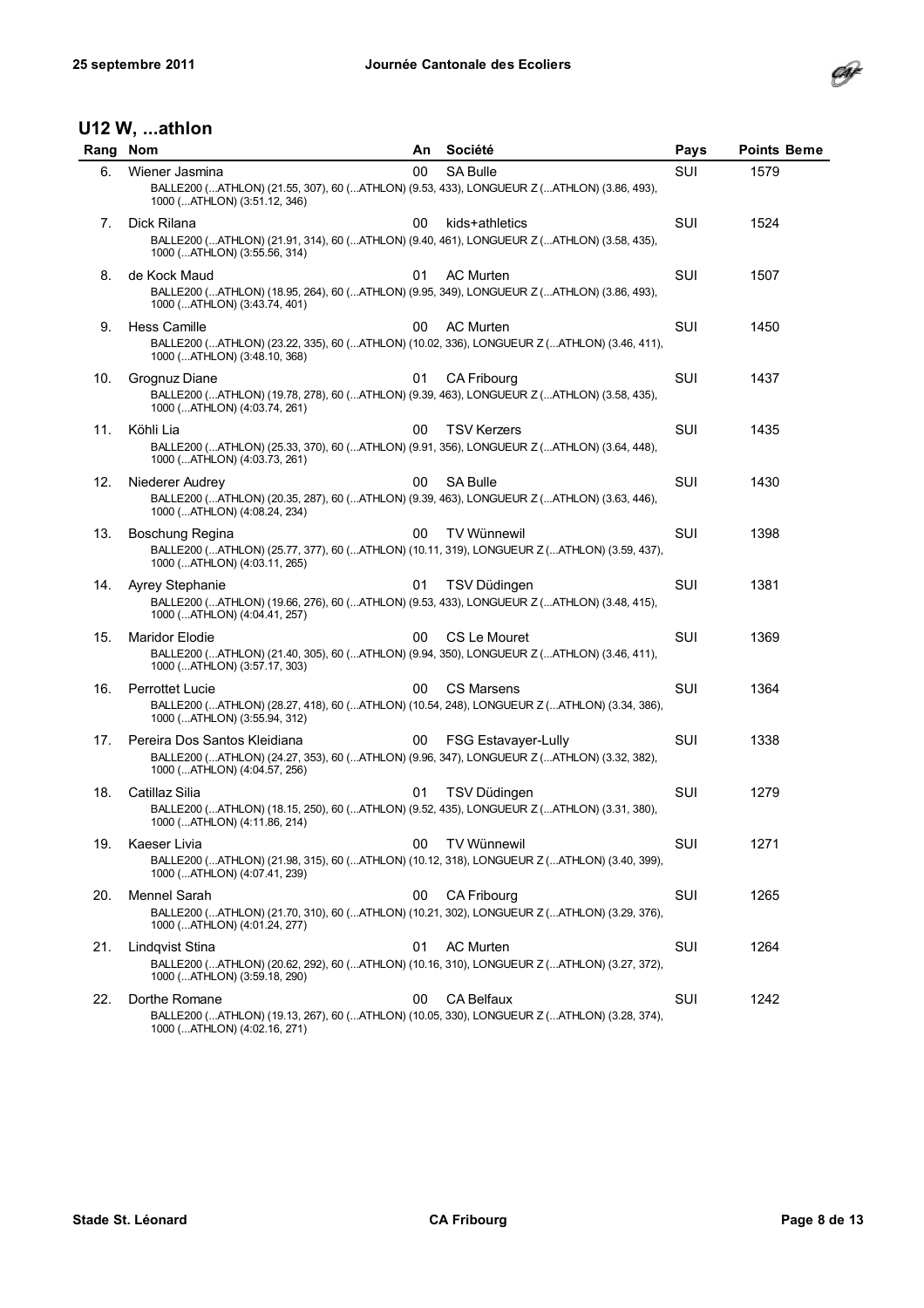

| Rang | <b>Nom</b>                                                                                                                                           | An. | Société                    | Pays | <b>Points Beme</b> |
|------|------------------------------------------------------------------------------------------------------------------------------------------------------|-----|----------------------------|------|--------------------|
| 23.  | <b>Repond Sophie</b><br>BALLE200 (ATHLON) (14.35, 184), 60 (ATHLON) (9.90, 358), LONGUEUR Z (ATHLON) (3.58, 435),<br>1000 (ATHLON) (4:04.37, 257)    | 00  | TSV Düdingen               | SUI  | 1234               |
| 24.  | Piller Isabelle<br>BALLE200 (ATHLON) (19.80, 278), 60 (ATHLON) (9.92, 354), LONGUEUR Z (ATHLON) (3.56, 431),<br>1000 (ATHLON) (4:30.38, 126)         | 01  | <b>TSV Rechthalten</b>     | SUI  | 1189               |
| 25.  | Corpataux Vanessa<br>BALLE200 (ATHLON) (20.22, 285), 60 (ATHLON) (10.42, 267), LONGUEUR Z (ATHLON) (3.31, 380),<br>1000 (ATHLON) (4:17.46, 184)      | 00  | CA Fribourg                | SUI  | 1116               |
| 26.  | Zurlinden Lea<br>BALLE200 (ATHLON) (19.08, 266), 60 (ATHLON) (10.14, 314), LONGUEUR Z (ATHLON) (3.22, 362),<br>1000 (ATHLON) (4:21.24, 166)          | 01  | <b>TV Wünnewil</b>         | SUI  | 1108               |
| 27.  | Robertini theoda<br>BALLE200 (ATHLON) (28.27, 418), 60 (ATHLON) (10.97, 187), LONGUEUR Z (ATHLON) (3.24, 366),<br>1000 (ATHLON) (4:27.70, 137)       | 00  | <b>CA Belfaux</b>          | SUI  | 1108               |
| 28.  | Reymond Mélanie<br>BALLE200 (ATHLON) (21.70, 310), 60 (ATHLON) (9.90, 358), LONGUEUR Z (ATHLON) (2.92, 302),<br>1000 (ATHLON) (4:29.52, 129)         | 00  | <b>FSG Estavayer-Lully</b> | SUI  | 1099               |
| 29.  | Dévaud Justine<br>BALLE200 (ATHLON) (19.59, 274), 60 (ATHLON) (10.25, 295), LONGUEUR Z (ATHLON) (3.31, 380),<br>1000 (ATHLON) (4:25.29, 147)         | 00  | CS Le Mouret               | SUI  | 1096               |
| 30.  | <b>Tercier Saskia</b><br>BALLE200 (ATHLON) (19.97, 281), 60 (ATHLON) (10.35, 278), LONGUEUR Z (ATHLON) (3.24, 366),<br>1000 (ATHLON) (4:20.37, 170)  | 00  | TSV Düdingen               | SUI  | 1095               |
| 31.  | Gempeler Sabrina<br>BALLE200 (ATHLON) (22.88, 330), 60 (ATHLON) (10.93, 193), LONGUEUR Z (ATHLON) (3.04, 326),<br>1000 (ATHLON) (4:10.08, 224)       | 00  | <b>TV Wünnewil</b>         | SUI  | 1073               |
| 32.  | <b>Rouiller Olivia</b><br>BALLE200 (ATHLON) (12.16, 144), 60 (ATHLON) (10.45, 262), LONGUEUR Z (ATHLON) (3.09, 336),<br>1000 (ATHLON) (3:53.89, 326) | 01  | CA Marly                   | SUI  | 1068               |
| 33.  | Schwab Lara<br>BALLE200 (ATHLON) (19.17, 267), 60 (ATHLON) (10.26, 293), LONGUEUR Z (ATHLON) (3.37, 392),<br>1000 (ATHLON) (4:33.52, 113)            | 01  | kids+athletics             | SUI  | 1065               |
| 34.  | Talamona Marine<br>BALLE200 (ATHLON) (15.89, 211), 60 (ATHLON) (10.33, 282), LONGUEUR Z (ATHLON) (3.00, 318),<br>1000 (ATHLON) (4:08.37, 234)        | 00  | <b>SA Bulle</b>            | SUI  | 1045               |
| 35.  | Vonlanthen Corinne<br>BALLE200 (ATHLON) (15.94, 212), 60 (ATHLON) (10.91, 195), LONGUEUR Z (ATHLON) (3.38, 394),<br>1000 (ATHLON) (4:11.26, 217)     | 00  | <b>TV Wünnewil</b>         | SUI  | 1018               |
| 36.  | Aebischer Adrienne<br>BALLE200 (ATHLON) (17.50, 239), 60 (ATHLON) (10.62, 236), LONGUEUR Z (ATHLON) (3.19, 356),<br>1000 (ATHLON) (4:26.53, 142)     | 01  | TSV Düdingen               | SUI  | 973                |
| 37.  | Häring Olivia<br>BALLE200 (ATHLON) (23.55, 341), 60 (ATHLON) (11.13, 167), LONGUEUR Z (ATHLON) (2.84, 286),<br>1000 (ATHLON) (4:19.85, 173)          | 01  | TV Wünnewil                | SUI  | 967                |
| 38.  | Mauron Sophie<br>BALLE200 (ATHLON) (10.76, 119), 60 (ATHLON) (10.12, 318), LONGUEUR Z (ATHLON) (2.81, 280),<br>1000 (ATHLON) (4:05.91, 248)          | 01  | TSV Düdingen               | SUI  | 965                |
| 39.  | Krattinger Eva<br>BALLE200 (ATHLON) (15.32, 201), 60 (ATHLON) (10.27, 292), LONGUEUR Z (ATHLON) (3.05, 328),<br>1000 (ATHLON) (4:26.24, 143)         | 01  | FSG Estavayer-Lully        | SUI  | 964                |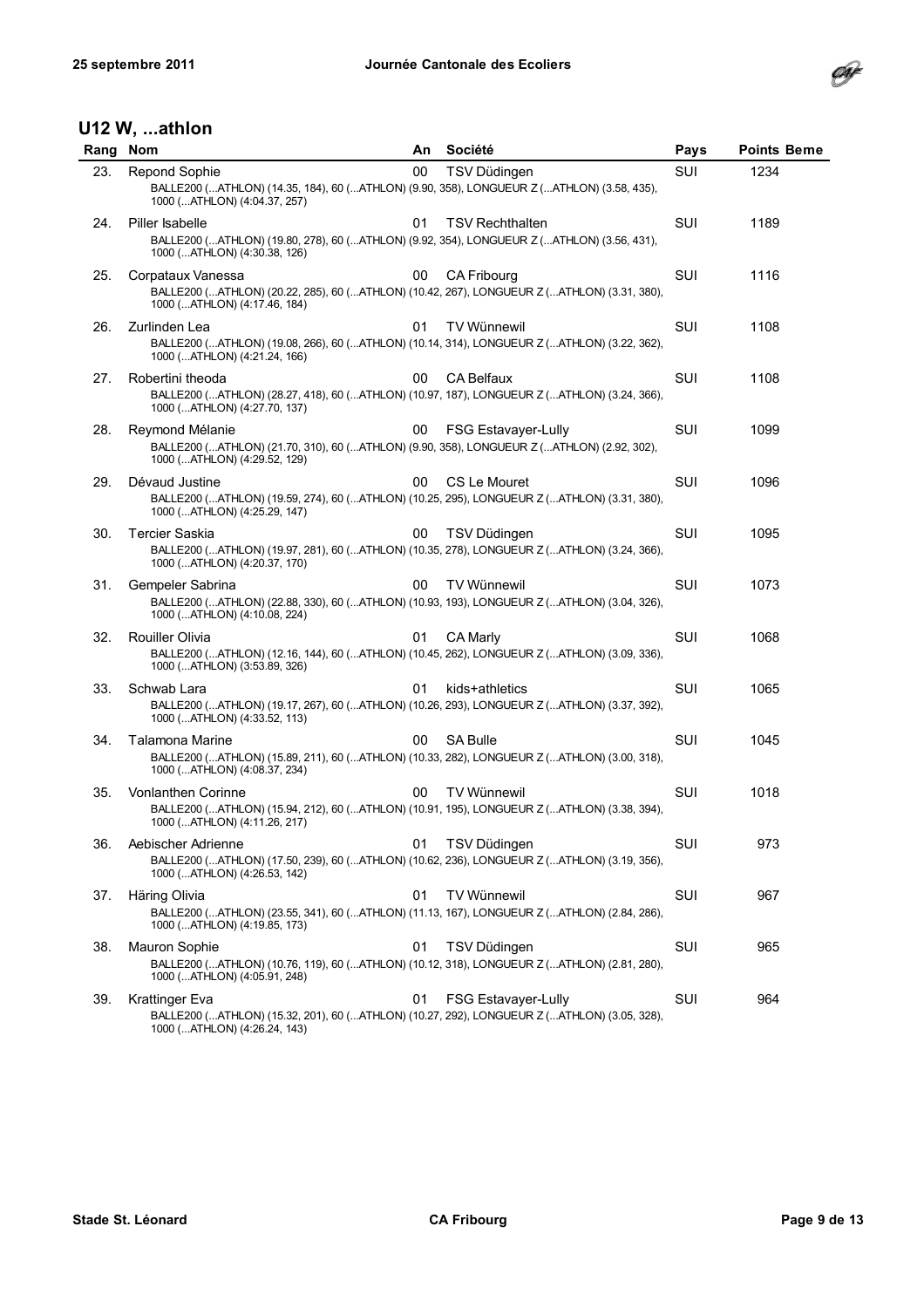

| Rang | <b>Nom</b>                                                                                                                                                                    | An | Société             | Pays | <b>Points Beme</b> |
|------|-------------------------------------------------------------------------------------------------------------------------------------------------------------------------------|----|---------------------|------|--------------------|
| 40.  | Baumgartner Muriel<br>BALLE200 (ATHLON) (15.30, 200), 60 (ATHLON) (10.67, 229), LONGUEUR Z (ATHLON) (3.20, 358),                                                              | 01 | kids+athletics      | SUI  | 958                |
| 41.  | 1000 (ATHLON) (4:20.20, 171)<br>Rieder Lauréane<br>BALLE200 (ATHLON) (18.39, 254), 60 (ATHLON) (10.49, 256), LONGUEUR Z (ATHLON) (2.89, 296),<br>1000 (ATHLON) (4:29.07, 131) | 00 | <b>CA Belfaux</b>   | SUI  | 937                |
| 42.  | Zaugg Nikita<br>BALLE200 (ATHLON) (16.25, 217), 60 (ATHLON) (10.46, 261), LONGUEUR Z (ATHLON) (3.05, 328),<br>1000 (ATHLON) (4:28.96, 131)                                    | 01 | CA Fribourg         | SUI  | 937                |
| 43.  | Haymoz Lara<br>BALLE200 (ATHLON) (14.93, 194), 60 (ATHLON) (10.69, 226), LONGUEUR Z (ATHLON) (3.22, 362),<br>1000 (ATHLON) (4:24.62, 150)                                     | 00 | CA Marly            | SUI  | 932                |
| 44.  | <b>Bapst Tessa</b><br>BALLE200 (ATHLON) (13.22, 164), 60 (ATHLON) (10.40, 270), LONGUEUR Z (ATHLON) (3.20, 358),<br>1000 (ATHLON) (4:33.01, 115)                              | 01 | CA Gibloux Farvagny | SUI  | 907                |
| 45.  | Zandona Elsa<br>BALLE200 (ATHLON) (12.57, 152), 60 (ATHLON) (9.85, 368), LONGUEUR Z (ATHLON) (2.73, 264),<br>1000 (ATHLON) (4:33.05, 115)                                     | 01 | CA Gibloux Farvagny | SUI  | 899                |
| 46.  | Racine Camille<br>BALLE200 (ATHLON) (12.05, 142), 60 (ATHLON) (10.75, 217), LONGUEUR Z (ATHLON) (2.94, 306),<br>1000 (ATHLON) (4:13.60, 205)                                  | 01 | <b>CA Belfaux</b>   | SUI  | 870                |
| 47.  | Portmann Tiffany<br>BALLE200 (ATHLON) (15.50, 204), 60 (ATHLON) (11.15, 165), LONGUEUR Z (ATHLON) (2.86, 290),<br>1000 (ATHLON) (4:15.84, 193)                                | 01 | TSV Düdingen        | SUI  | 852                |
| 48.  | Bovigny Elisa<br>BALLE200 (ATHLON) (12.74, 155), 60 (ATHLON) (10.75, 217), LONGUEUR Z (ATHLON) (2.77, 272),<br>1000 (ATHLON) (4:21.20, 166)                                   | 01 | <b>SA Bulle</b>     | SUI  | 810                |
| 49.  | <b>Gremion Pascaline</b><br>BALLE200 (ATHLON) (11.84, 139), 60 (ATHLON) (11.04, 179), LONGUEUR Z (ATHLON) (2.53, 225),<br>1000 (ATHLON) (4:07.53, 239)                        | 01 | <b>SA Bulle</b>     | SUI  | 782                |
| 50.  | <b>Barbey Romane</b><br>BALLE200 (ATHLON) (10.75, 118), 60 (ATHLON) (10.76, 216), LONGUEUR Z (ATHLON) (2.72, 262),<br>1000 (ATHLON) (4:23.67, 155)                            | 01 | CA Gibloux Farvagny | SUI  | 751                |
| 51.  | Fellay Théa<br>BALLE200 (ATHLON) (13.60, 170), 60 (ATHLON) (10.91, 195), LONGUEUR Z (ATHLON) (3.03, 324),<br>1000 (ATHLON) (4:52.98, 52)                                      | 01 | <b>CS Marsens</b>   | SUI  | 741                |
| 52.  | Raemy Alessia<br>BALLE200 (ATHLON) (16.58, 223), 60 (ATHLON) (11.02, 181), LONGUEUR Z (ATHLON) (2.77, 272),<br>1000 (ATHLON) (5:05.73, 26)                                    | 01 | TV Wünnewil         | SUI  | 702                |
| 53.  | Robatel Annick<br>BALLE200 (ATHLON) (15.27, 200), 60 (ATHLON) (10.99, 185), LONGUEUR Z (ATHLON) (2.59, 237),<br>1000 (ATHLON) (4:44.76, 75)                                   | 01 | TSV Düdingen        | SUI  | 697                |
| 54.  | Meyer Caroline<br>BALLE200 (ATHLON) (16.14, 215), 60 (ATHLON) (11.20, 159), LONGUEUR Z (ATHLON) (2.64, 246),<br>1000 (ATHLON) (5:21.82, 6)                                    | 01 | AC Murten           | SUI  | 626                |
|      | <b>Siffert Estelle</b><br>BALLE200 (ATHLON) (12.84, 157), 60 (ATHLON) (11.76, 101), LONGUEUR Z (ATHLON) (2.67, 252),<br>1000 (ATHLON) (-1, p.p.)                              | 00 | CS Le Mouret        | SUI  | 510                |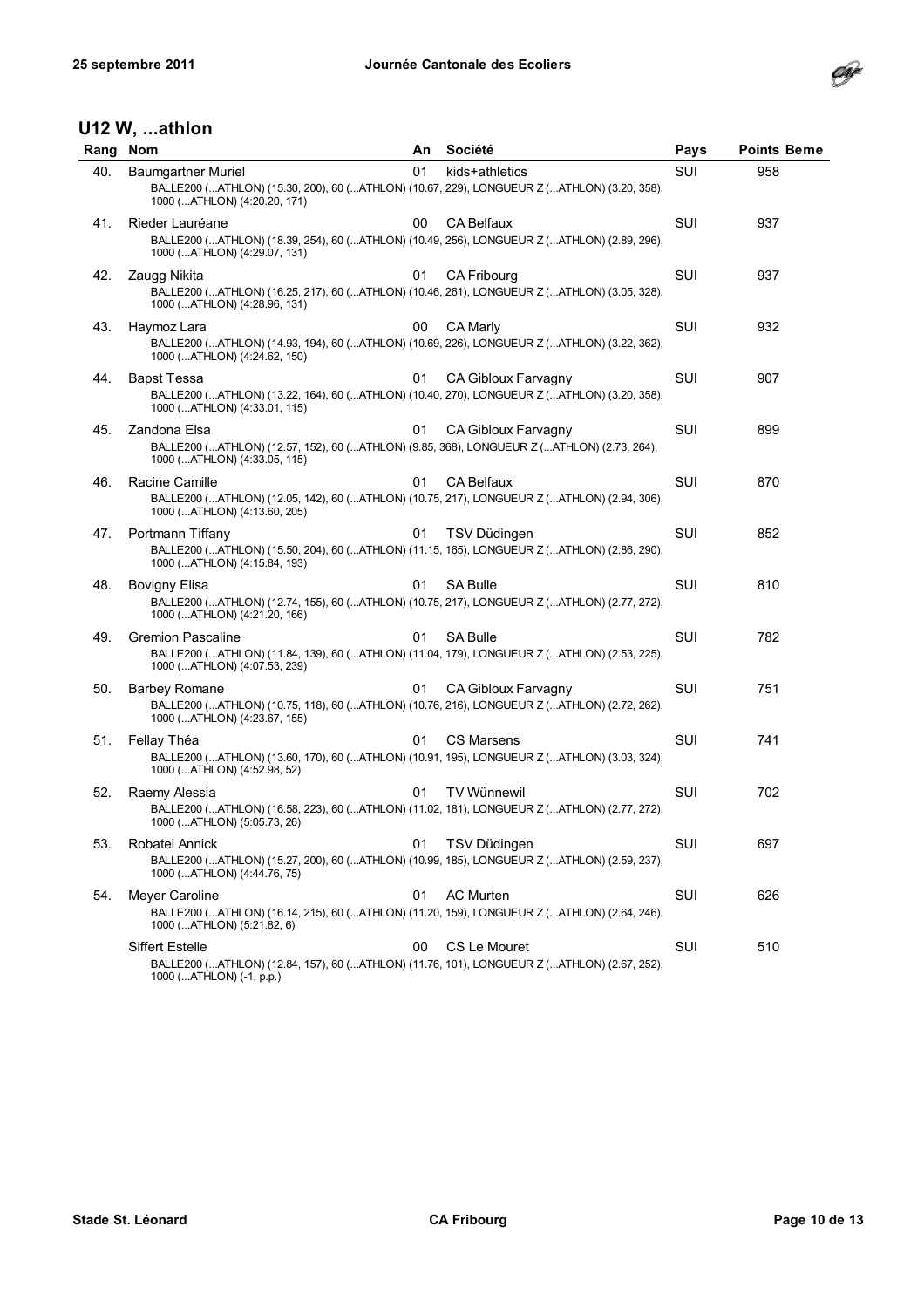

|      |                                                                                                                  |    |                            |      | 25.09.11 15:15     |  |
|------|------------------------------------------------------------------------------------------------------------------|----|----------------------------|------|--------------------|--|
| Rang | <b>Nom</b>                                                                                                       | An | Société                    | Pays | <b>Points Beme</b> |  |
| 1.   | Hayoz Chiara<br>BALLE80 (ATHLON) (26.58, 391), 50 (ATHLON) (7.89, 556), LONGUEUR Z (ATHLON) (3.60, 440)          | 02 | TSV Düdingen               | SUI  | 1387               |  |
| 2.   | Schneider Séraphine<br>BALLE80 (ATHLON) (28.28, 418), 50 (ATHLON) (8.22, 470), LONGUEUR Z (ATHLON) (3.65, 450)   | 02 | TSV Düdingen               | SUI  | 1338               |  |
| 3.   | Von Strauss Katharina<br>BALLE80 (ATHLON) (26.90, 396), 50 (ATHLON) (8.50, 404), LONGUEUR Z (ATHLON) (3.69, 458) | 02 | <b>TSV Rechthalten</b>     | SUI  | 1258               |  |
| 4.   | Skergat Shané<br>BALLE80 (ATHLON) (23.93, 347), 50 (ATHLON) (8.31, 448), LONGUEUR Z (ATHLON) (3.35, 388)         | 02 | <b>FSG Estavayer-Lully</b> | SUI  | 1183               |  |
| 5.   | Riedo Sara<br>BALLE80 (ATHLON) (20.98, 298), 50 (ATHLON) (8.38, 432), LONGUEUR Z (ATHLON) (3.21, 360)            | 02 | TSV Düdingen               | SUI  | 1090               |  |
| 6.   | Vonlanthen Kerstin<br>BALLE80 (ATHLON) (28.48, 421), 50 (ATHLON) (8.93, 314), LONGUEUR Z (ATHLON) (2.90, 298)    | 02 | TSV Düdingen               | SUI  | 1033               |  |
| 7.   | Neuhaus Elena<br>BALLE80 (ATHLON) (22.00, 315), 50 (ATHLON) (8.76, 348), LONGUEUR Z (ATHLON) (3.23, 364)         | 02 | <b>TSV Rechthalten</b>     | SUI  | 1027               |  |
| 8.   | Mauron Valentine<br>BALLE80 (ATHLON) (23.20, 335), 50 (ATHLON) (9.23, 260), LONGUEUR Z (ATHLON) (2.92, 302)      | 03 | <b>CA Fribourg</b>         | SUI  | 897                |  |
| 9.   | Gempeler Svenja<br>BALLE80 (ATHLON) (19.08, 266), 50 (ATHLON) (8.86, 328), LONGUEUR Z (ATHLON) (2.90, 298)       | 02 | TV Wünnewil                | SUI  | 892                |  |
| 10.  | Andrey Laura<br>BALLE80 (ATHLON) (19.88, 279), 50 (ATHLON) (9.09, 284), LONGUEUR Z (ATHLON) (3.03, 324)          | 03 | <b>TSV Rechthalten</b>     | SUI  | 887                |  |
| 11.  | <b>Python Margaux</b><br>BALLE80 (ATHLON) (19.49, 273), 50 (ATHLON) (9.09, 284), LONGUEUR Z (ATHLON) (3.04, 326) | 02 | CA Belfaux                 | SUI  | 883                |  |
| 12.  | Weber Deborah<br>BALLE80 (ATHLON) (21.32, 304), 50 (ATHLON) (9.05, 292), LONGUEUR Z (ATHLON) (2.77, 272)         | 02 | <b>AC Murten</b>           | SUI  | 868                |  |
| 13.  | Hug Angelina<br>BALLE80 (ATHLON) (18.40, 254), 50 (ATHLON) (9.19, 267), LONGUEUR Z (ATHLON) (3.09, 336)          | 02 | <b>AC Murten</b>           | SUI  | 857                |  |
| 14.  | Roduit Charlotte<br>BALLE80 (ATHLON) (11.20, 127), 50 (ATHLON) (8.72, 357), LONGUEUR Z (ATHLON) (3.23, 364)      | 02 | CA Belfaux                 | SUI  | 848                |  |
| 15.  | Von Strauss Anastasia<br>BALLE80 (ATHLON) (20.82, 295), 50 (ATHLON) (9.27, 253), LONGUEUR Z (ATHLON) (2.80, 278) | 02 | TSV Düdingen               | SUI  | 826                |  |
| 16.  | <b>Ulrich Nami</b><br>BALLE80 (ATHLON) (17.07, 231), 50 (ATHLON) (8.80, 340), LONGUEUR Z (ATHLON) (2.68, 254)    | 04 | <b>CA Marlv</b>            | SUI  | 825                |  |
| 17.  | Jungo Justine<br>BALLE80 (ATHLON) (15.43, 203), 50 (ATHLON) (8.94, 312), LONGUEUR Z (ATHLON) (2.95, 308)         |    | 03 CA Gibloux Farvagny     | SUI  | 823                |  |
| 18.  | Kolly Marian<br>BALLE80 (ATHLON) (10.53, 114), 50 (ATHLON) (8.98, 305), LONGUEUR Z (ATHLON) (3.26, 370)          | 03 | <b>TSV Rechthalten</b>     | SUI  | 789                |  |
| 19.  | Monney Fanny<br>BALLE80 (ATHLON) (11.89, 139), 50 (ATHLON) (8.92, 316), LONGUEUR Z (ATHLON) (3.06, 330)          | 02 | <b>CS Marsens</b>          | SUI  | 785                |  |
| 20.  | Herzog Emma<br>BALLE80 (ATHLON) (15.84, 210), 50 (ATHLON) (9.17, 270), LONGUEUR Z (ATHLON) (2.92, 302)           | 02 | <b>CA Fribourg</b>         | SUI  | 782                |  |
| 21.  | Cattin Charlyne<br>BALLE80 (ATHLON) (16.47, 221), 50 (ATHLON) (9.23, 260), LONGUEUR Z (ATHLON) (2.90, 298)       | 02 | <b>SA Bulle</b>            | SUI  | 779                |  |
| 22.  | Buri Jenni<br>BALLE80 (ATHLON) (17.05, 231), 50 (ATHLON) (8.79, 342), LONGUEUR Z (ATHLON) (2.38, 196)            | 02 | <b>AC Murten</b>           | SUI  | 769                |  |
| 23.  | Kolly Eva<br>BALLE80 (ATHLON) (21.96, 314), 50 (ATHLON) (9.70, 186), LONGUEUR Z (ATHLON) (2.71, 260)             | 03 | CS Le Mouret               | SUI  | 760                |  |
| 24.  | <b>Cochard Elise</b><br>BALLE80 (ATHLON) (17.86, 245), 50 (ATHLON) (9.50, 215), LONGUEUR Z (ATHLON) (2.85, 288)  | 02 | <b>CARC Romont</b>         | SUI  | 748                |  |
| 25.  | Savary Maëlle<br>BALLE80 (ATHLON) (14.18, 181), 50 (ATHLON) (9.43, 226), LONGUEUR Z (ATHLON) (3.09, 336)         | 03 | <b>CS Marsens</b>          | SUI  | 743                |  |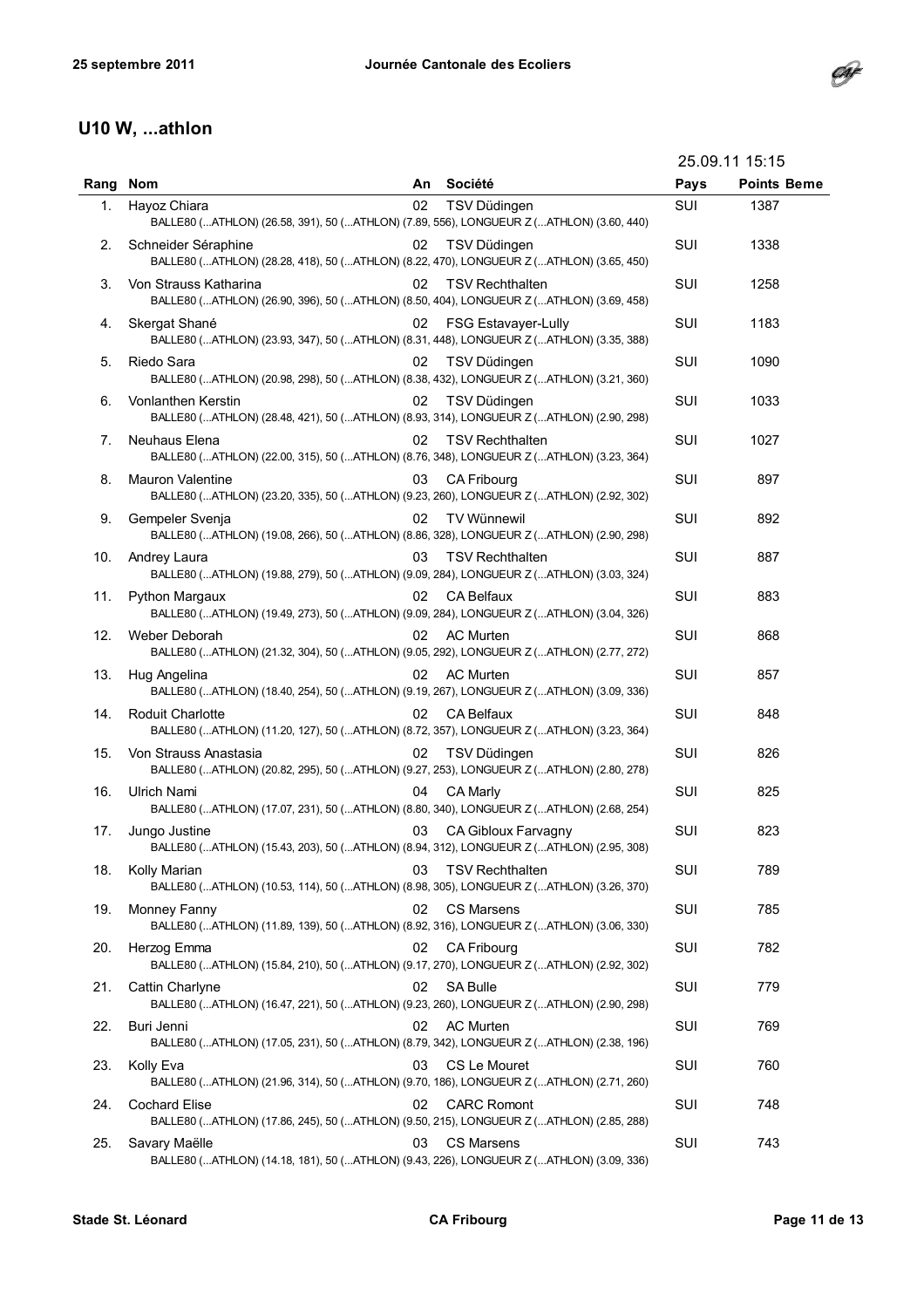

| Rang | <b>Nom</b>                                                                                                                                      | An | Société                | Pays | <b>Points Beme</b> |
|------|-------------------------------------------------------------------------------------------------------------------------------------------------|----|------------------------|------|--------------------|
| 26.  | Peiry Alicia<br>BALLE80 (ATHLON) (10.52, 114), 50 (ATHLON) (8.80, 340), LONGUEUR Z (ATHLON) (2.84, 286)                                         | 02 | CS Le Mouret           | SUI  | 740                |
| 27.  | <b>Barras Camille</b><br>BALLE80 (ATHLON) (15.47, 203), 50 (ATHLON) (9.22, 261), LONGUEUR Z (ATHLON) (2.75, 268)                                | 02 | <b>CA Belfaux</b>      | SUI  | 732                |
| 28.  | Gaillard Lauryne<br>BALLE80 (ATHLON) (14.90, 193), 50 (ATHLON) (9.16, 272), LONGUEUR Z (ATHLON) (2.74, 266)                                     | 03 | <b>CS Marsens</b>      | SUI  | 731                |
| 29.  | <b>Hess Caroline</b><br>BALLE80 (ATHLON) (18.00, 247), 50 (ATHLON) (9.46, 222), LONGUEUR Z (ATHLON) (2.69, 256)                                 | 03 | AC Murten              | SUI  | 725                |
| 30.  | <b>Stucky Laure</b><br>BALLE80 (ATHLON) (16.63, 224), 50 (ATHLON) (9.26, 254), LONGUEUR Z (ATHLON) (2.52, 223)                                  | 02 | <b>CA Belfaux</b>      | SUI  | 701                |
| 31.  | Leuba Mathilde<br>BALLE80 (ATHLON) (24.09, 350), 50 (ATHLON) (10.11, 133), LONGUEUR Z (ATHLON) (2.38, 196)                                      | 04 | CA Fribourg            | SUI  | 679                |
| 32.  | Weber Désirée<br>BALLE80 (ATHLON) (12.86, 157), 50 (ATHLON) (9.39, 233), LONGUEUR Z (ATHLON) (2.72, 262)                                        | 03 | <b>AC Murten</b>       | SUI  | 652                |
| 33.  | de Kock Lotte<br>BALLE80 (ATHLON) (15.22, 199), 50 (ATHLON) (9.65, 193), LONGUEUR Z (ATHLON) (2.69, 256)                                        | 03 | <b>AC Murten</b>       | SUI  | 648                |
| 34.  | <b>Betticher Sarah</b><br>BALLE80 (ATHLON) (11.93, 140), 50 (ATHLON) (9.27, 253), LONGUEUR Z (ATHLON) (2.60, 239)                               | 02 | <b>CA Marly</b>        | SUI  | 632                |
| 35.  | Starenberg Julie<br>BALLE80 (ATHLON) (11.84, 139), 50 (ATHLON) (9.43, 226), LONGUEUR Z (ATHLON) (2.72, 262)                                     | 02 | <b>CA Belfaux</b>      | SUI  | 627                |
| 36.  | Jornod Leonie<br>BALLE80 (ATHLON) (16.63, 224), 50 (ATHLON) (9.77, 176), LONGUEUR Z (ATHLON) (2.49, 217)                                        | 03 | <b>AC Murten</b>       | SUI  | 617                |
| 37.  | Messerli Joëlle<br>BALLE80 (ATHLON) (16.57, 223), 50 (ATHLON) (9.93, 155), LONGUEUR Z (ATHLON) (2.51, 221)                                      | 02 | <b>SA Bulle</b>        | SUI  | 599                |
| 38.  | Catalini Jessica<br>BALLE80 (ATHLON) (6.29, 30), 50 (ATHLON) (9.26, 254), LONGUEUR Z (ATHLON) (2.92, 302)                                       | 03 | <b>AC Murten</b>       | SUI  | 586                |
| 39.  | <b>Macheret Tessa</b><br>BALLE80 (ATHLON) (14.43, 185), 50 (ATHLON) (10.09, 136), LONGUEUR Z (ATHLON) (2.71, 260)                               | 04 | <b>CS Marsens</b>      | SUI  | 581                |
| 40.  | <b>Grichting Eliane</b><br>BALLE80 (ATHLON) (12.83, 157), 50 (ATHLON) (9.73, 182), LONGUEUR Z (ATHLON) (2.56, 231)                              | 03 | TV Bösingen            | SUI  | 570                |
| 41.  | <b>Volery Fanny</b><br>BALLE80 (ATHLON) (12.85, 157), 50 (ATHLON) (9.52, 212), LONGUEUR Z (ATHLON) (2.38, 196)                                  | 02 | <b>SA Bulle</b>        | SUI  | 565                |
| 42.  | Philipona Josiane<br>BALLE80 (ATHLON) (8.19, 69), 50 (ATHLON) (9.24, 258), LONGUEUR Z (ATHLON) (2.55, 229)                                      | 03 | <b>CS Marsens</b>      | SUI  | 556                |
|      | 43. Zulauf Leonie and South Article 104 TV Wünnewil<br>BALLE80 (ATHLON) (17.98, 247), 50 (ATHLON) (10.22, 121), LONGUEUR Z (ATHLON) (2.26, 173) |    |                        | SUI  | 541                |
| 44.  | Fragnière Anaïs<br>BALLE80 (ATHLON) (10.59, 115), 50 (ATHLON) (9.84, 167), LONGUEUR Z (ATHLON) (2.67, 252)                                      | 03 | <b>CS Marsens</b>      | SUI  | 534                |
| 45.  | Wittwer Janine<br>BALLE80 (ATHLON) (14.10, 179), 50 (ATHLON) (9.72, 183), LONGUEUR Z (ATHLON) (2.24, 170)                                       | 03 | <b>TSV Rechthalten</b> | SUI  | 532                |
| 46.  | Meuwly Cloé<br>BALLE80 (ATHLON) (8.31, 72), 50 (ATHLON) (9.53, 211), LONGUEUR Z (ATHLON) (2.59, 237)                                            | 03 | <b>CA Fribourg</b>     | SUI  | 520                |
| 47.  | de Kock Noor<br>BALLE80 (ATHLON) (13.66, 171), 50 (ATHLON) (10.19, 124), LONGUEUR Z (ATHLON) (2.47, 213)                                        | 03 | <b>AC Murten</b>       | SUI  | 508                |
| 48.  | Pauli Salomé<br>BALLE80 (ATHLON) (7.62, 58), 50 (ATHLON) (9.48, 219), LONGUEUR Z (ATHLON) (2.54, 227)                                           | 02 | <b>SA Bulle</b>        | SUI  | 504                |
| 49.  | Wyssmüller Claire<br>BALLE80 (ATHLON) (13.15, 162), 50 (ATHLON) (9.98, 149), LONGUEUR Z (ATHLON) (2.15, 153)                                    | 04 | <b>CS Marsens</b>      | SUI  | 464                |
| 50.  | Gobet Nina<br>BALLE80 (ATHLON) (16.02, 213), 50 (ATHLON) (10.89, 60), LONGUEUR Z (ATHLON) (2.28, 177)                                           | 02 | TSV Düdingen           | SUI  | 450                |
| 51.  | <b>Pittet Elisa</b><br>BALLE80 (ATHLON) (10.95, 122), 50 (ATHLON) (9.99, 148), LONGUEUR Z (ATHLON) (2.27, 175)                                  | 04 | <b>CARC Romont</b>     | SUI  | 445                |